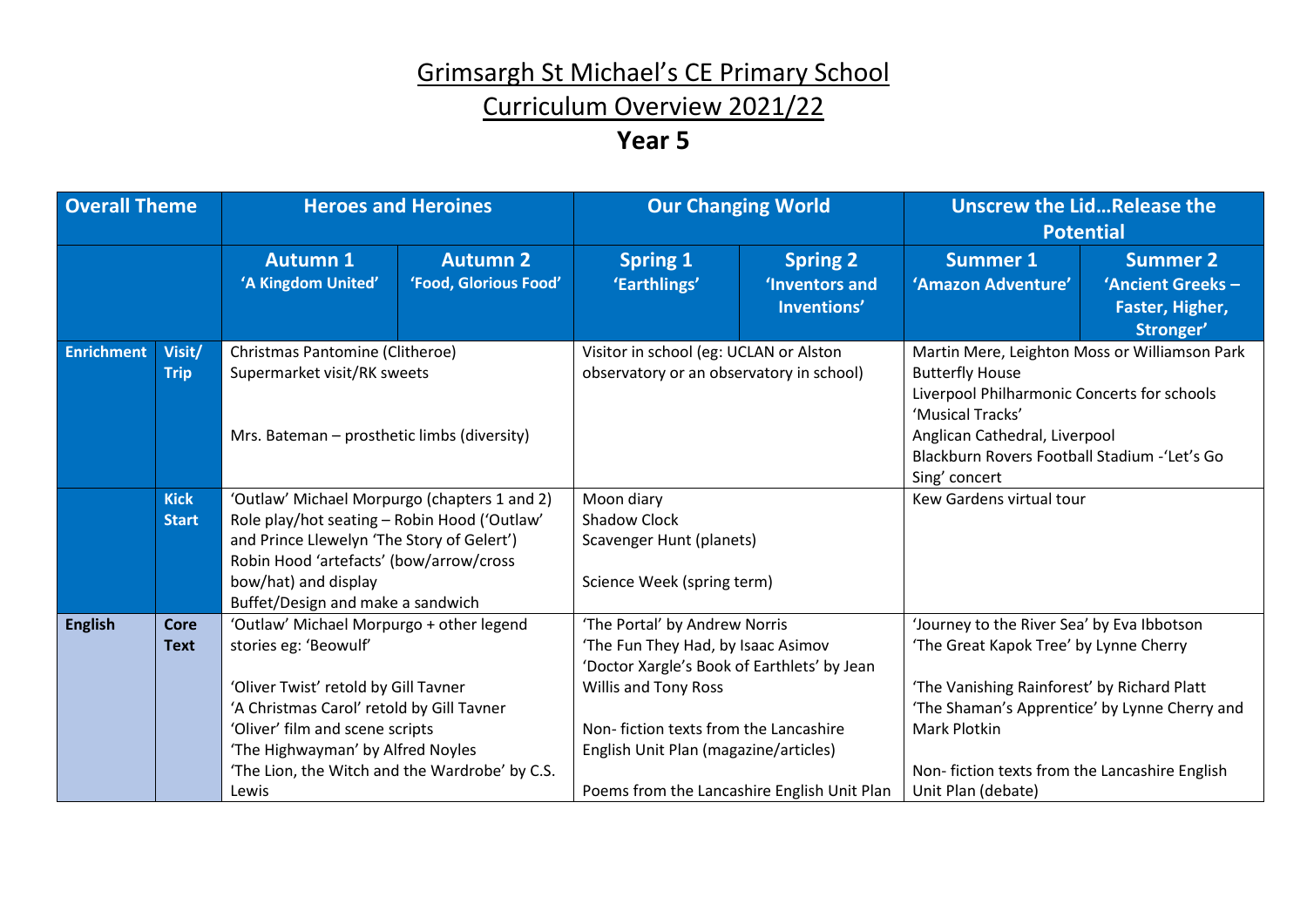### Curriculum Overview 2021/22

|                    | Legends<br>Stories with historical |                                 | Extracts from the 'The Invention of Hugo<br>Cabret' by Brian Selznick<br>'The Incredible Adventures of Professor<br>Branestawm' by Norman Hunter |                                       | The Orchard Book of Greek Myths by Geraldine<br>Mccaughrean.<br>Greek Myths by Marcia Williams.<br>'In Ramshackle Rainbow: Poems for Year 5'<br>chosen by Pie Corbett:<br>Winter Morning by Sue Cowling.<br>Winter and Snow by Vasko Popa.<br>A Poem to be Spoken Silently by Pie Corbett.<br>Sunset by Gina Douthwaite.<br>Smiles Like Roses by Helen Dunmore.<br>Cat Began by Andrew Matthews.<br>Don't be Scared by Carol Ann Duffy. |                                             |
|--------------------|------------------------------------|---------------------------------|--------------------------------------------------------------------------------------------------------------------------------------------------|---------------------------------------|-----------------------------------------------------------------------------------------------------------------------------------------------------------------------------------------------------------------------------------------------------------------------------------------------------------------------------------------------------------------------------------------------------------------------------------------|---------------------------------------------|
|                    |                                    |                                 | Science fiction                                                                                                                                  | Novel as a theme                      | Stories from other                                                                                                                                                                                                                                                                                                                                                                                                                      | <b>Myths</b>                                |
|                    | Persuasion                         | settings                        | stories                                                                                                                                          | Magazine:                             | cultures                                                                                                                                                                                                                                                                                                                                                                                                                                | Reports                                     |
|                    |                                    | Film and play scripts           | Information booklets                                                                                                                             | information text                      | Debate                                                                                                                                                                                                                                                                                                                                                                                                                                  | Poems with figurative                       |
|                    |                                    | Classic narrative               | Poems with a                                                                                                                                     | hybrid                                |                                                                                                                                                                                                                                                                                                                                                                                                                                         | language                                    |
|                    |                                    | poetry                          | structure                                                                                                                                        |                                       |                                                                                                                                                                                                                                                                                                                                                                                                                                         |                                             |
| <b>Mathematics</b> | Number: place value                | Number:                         | Number:                                                                                                                                          | <b>Number: fractions,</b>             | <b>Number: decimals</b>                                                                                                                                                                                                                                                                                                                                                                                                                 | <b>Geometry: position</b>                   |
| (White Rose Maths) | Count forwards or                  | multiplication and              | multiplication and                                                                                                                               | decimals and                          | Recognise the per                                                                                                                                                                                                                                                                                                                                                                                                                       | and direction                               |
|                    | backwards in steps                 | division                        | division                                                                                                                                         | percentages                           | cent symbol (%)                                                                                                                                                                                                                                                                                                                                                                                                                         | $\triangleright$ Describe positions         |
|                    | of powers of 10 for                | $\blacktriangleright$ Choose an | $\triangleright$ Use partitioning                                                                                                                | $\blacktriangleright$ Recognise mixed | and understand                                                                                                                                                                                                                                                                                                                                                                                                                          | on the first quadrant                       |
|                    | any given number                   | appropriate                     | to double or halve                                                                                                                               | numbers and                           | that per cent                                                                                                                                                                                                                                                                                                                                                                                                                           | of a coordinate grid.                       |
|                    | up to                              | strategy to solve a             | any number,                                                                                                                                      | improper                              | relates to 'number                                                                                                                                                                                                                                                                                                                                                                                                                      | $\blacktriangleright$ Plot specified points |
|                    | 1 000 000.                         | calculation based               | including                                                                                                                                        | fractions and                         | of parts per                                                                                                                                                                                                                                                                                                                                                                                                                            | and complete                                |
|                    | Count forwards and                 | upon the numbers                | decimals to two                                                                                                                                  | convert from one                      | hundred', and                                                                                                                                                                                                                                                                                                                                                                                                                           | shapes.                                     |
|                    | backwards in                       | involved (recall a              | decimal places.                                                                                                                                  | form to the other.                    | write percentages                                                                                                                                                                                                                                                                                                                                                                                                                       | $\blacktriangleright$ Identify, describe    |
|                    | decimal steps.                     | known fact,                     | $\triangleright$ Multiply and                                                                                                                    | Read and write<br>Þ.                  | as a fraction with                                                                                                                                                                                                                                                                                                                                                                                                                      | and represent the                           |
|                    |                                    | calculate mentally,             | divide numbers                                                                                                                                   | decimal numbers                       |                                                                                                                                                                                                                                                                                                                                                                                                                                         | position of a shape                         |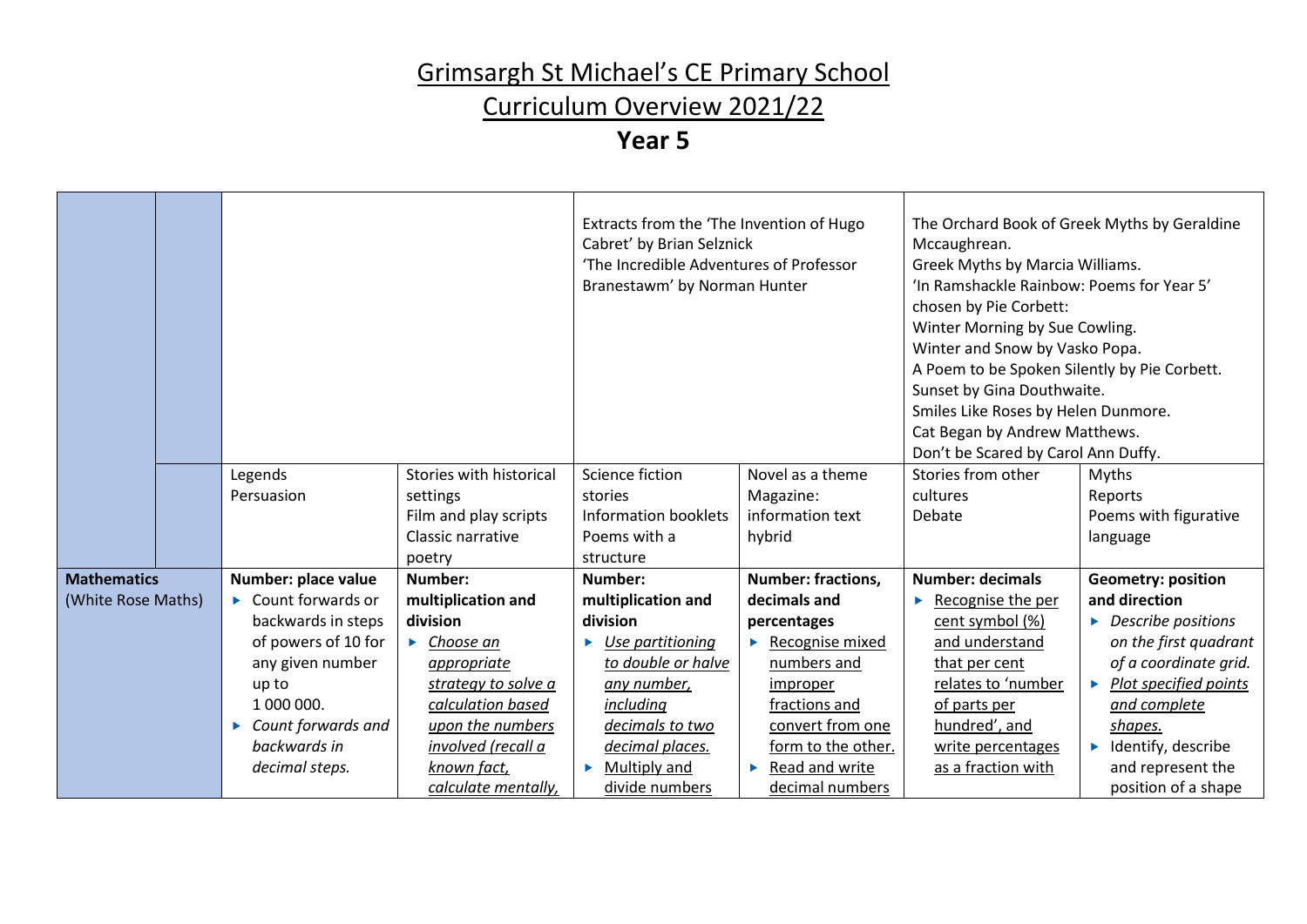### Curriculum Overview 2021/22

| ь | Read, write, order   |    | use a jotting,                       |   | mentally drawing    |   | as fractions (e.g.                    | denominator 100,                                                                               | following a                          |
|---|----------------------|----|--------------------------------------|---|---------------------|---|---------------------------------------|------------------------------------------------------------------------------------------------|--------------------------------------|
|   | and compare          |    | written method).                     |   | upon known          |   | $\frac{0.71 = \frac{71}{100}}{100}$ . | and as a decimal.                                                                              | reflection or                        |
|   | numbers to at least  | ь  | Identify multiples                   |   | facts.              | ь | Count on and                          | Solve problems                                                                                 | translation, using                   |
|   | 1 000 000 and        |    | and factors,                         | ь | Solve problems      |   | back in mixed                         | involving fractions                                                                            | the appropriate                      |
|   | determine the        |    | including finding all                |   | involving           |   | number steps                          | and decimals to                                                                                | language, and know                   |
|   | value of each digit. |    | factor pairs of a                    |   | multiplication and  |   |                                       | three places.                                                                                  | that the shape has                   |
| ▶ | Read, write, order   |    | number, and                          |   | division including  |   | such as $1\frac{1}{2}$ .              | Solve problems which                                                                           | not changed.                         |
|   | and compare          |    | common factors of                    |   | using their         |   | $\triangleright$ Compare and          | require knowing                                                                                | <b>Measurement:</b>                  |
|   | numbers with up to   |    | two numbers.                         |   | knowledge of        |   | order fractions                       | percentage and                                                                                 | converting units and                 |
|   | 3 decimal places.    |    | Know and use the                     |   | factors and         |   | whose                                 | decimal equivalents of                                                                         | volume                               |
| Þ | Identify the value   |    | vocabulary of                        |   | multiples,          |   | denominators are                      | 1 1 1 2 4<br>$\frac{1}{2}$ , $\frac{1}{4}$ , $\frac{1}{5}$ , $\frac{1}{5}$ , $\frac{1}{5}$ and | $\triangleright$ Use, read and write |
|   | of each digit to     |    | prime numbers,                       |   | squares and         |   | all multiples of                      | fractions with a                                                                               | standard units of                    |
|   | three decimal        |    | prime factors and                    |   | cubes.              |   | the same number                       | denominator of a                                                                               | length and mass.                     |
|   | places.              |    | composite (non-                      | ь | Multiply numbers    |   | (including on a                       | multiple of 10 or 25.                                                                          | Estimate (and                        |
| ь | Identify represent   |    | prime) numbers.                      |   | up to 4 digits by a |   | number line).                         | <b>Geometry: properties</b>                                                                    | calculate) volume                    |
|   | and estimate         | ь  | Establish whether a                  |   | one- or two-digit   |   | Identify, name                        | of shape                                                                                       | $($ (e.g., using $1 \text{ cm}^3$    |
|   | numbers using the    |    | number up to 100                     |   | number using a      |   | and write                             | Distinguish                                                                                    | blocks to build                      |
|   | number line.         |    | is prime and recall                  |   | formal written      |   | equivalent                            | between regular                                                                                | cuboids (including                   |
| Þ | Find 0.01, 0.1, 1,   |    | prime numbers up                     |   | method, including   |   | fractions of a                        | and irregular                                                                                  | cubes)) and capacity                 |
|   | 10, 100, 100 and     |    | to 19.                               |   | long                |   | given fraction,                       | polygons based on                                                                              | (e.g. using water).                  |
|   | other powers of 10   | Þ. | Recognise and use                    |   | multiplication for  |   | represented                           | reasoning about                                                                                | Understand the                       |
|   | more or less than a  |    | square $(2)$ and cube                |   | two-digit           |   | visually, including<br>tenths and     | equal sides and                                                                                | difference between                   |
|   | given number.        |    | $(3)$ numbers, and                   |   | numbers.            |   | hundredths.                           | angles.                                                                                        | liquid volume and                    |
| ▶ | Round any number     |    | notation.                            | ь | Divide numbers      |   | Recognise and                         | Use the properties                                                                             | solid volume.                        |
|   | up to 1 000 000 to   |    | <b>Measurement:</b>                  |   | up to 4 digits by a |   | use thousandths                       | of rectangles to                                                                               | $\triangleright$ Continue to order   |
|   | the nearest 10,      |    | perimeter and area                   |   | one-digit number    |   | and relate them                       | deduce related                                                                                 | temperatures                         |
|   | 100, 1000, 10 000    |    | $\triangleright$ Use, read and write |   | using the formal    |   | to tenths,                            | facts and find                                                                                 | including those                      |
|   | and 100 000.         |    | standard units of                    |   | written method      |   | hundredths and                        | missing lengths and                                                                            | below 0°C.                           |
|   |                      |    | length and mass.                     |   | of short division   |   |                                       | angles.                                                                                        |                                      |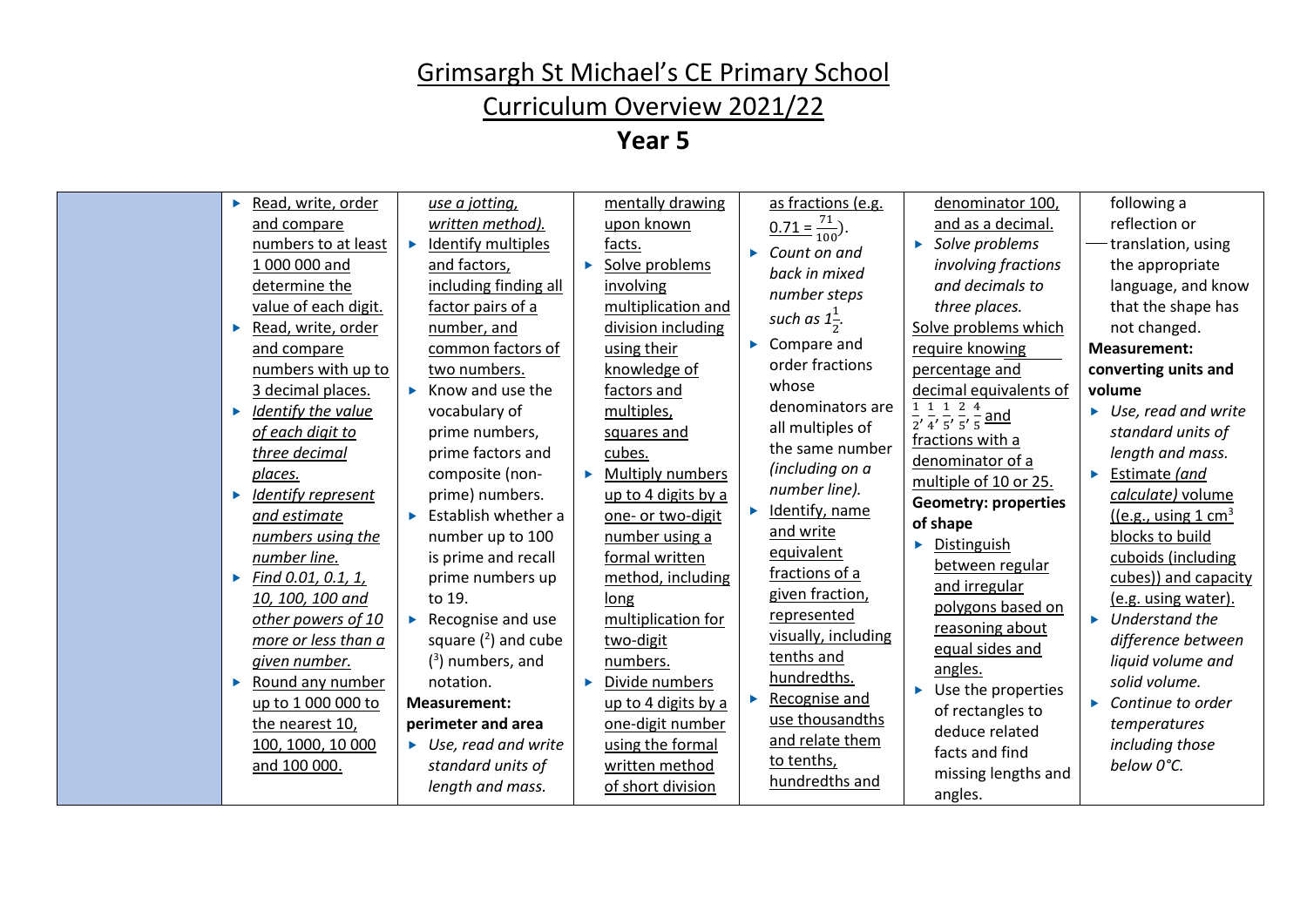### Curriculum Overview 2021/22

| Ы | Round decimals<br>with two decimal       | × | Estimate (and<br>calculate) volume                           |   | and interpret<br>remainders                  |    | decimal<br>equivalents.                                  |   | $\blacktriangleright$ Identify 3-D shapes<br>from 2-D     | Convert between<br>different units of                 |
|---|------------------------------------------|---|--------------------------------------------------------------|---|----------------------------------------------|----|----------------------------------------------------------|---|-----------------------------------------------------------|-------------------------------------------------------|
|   | places to the<br>nearest whole           |   | $\frac{1}{e.g.,}$ using 1 cm <sup>3</sup><br>blocks to build |   | appropriately for<br>the context.            |    | Add and subtract<br>fractions with                       |   | representations.<br>$\blacktriangleright$ Know angles are | metric measure.<br>Understand and use                 |
|   | number and to one<br>decimal place.      |   | cuboids (including<br>cubes)) and                            | × | Use<br>estimation/invers                     |    | denominators<br>that are the same                        |   | measured in<br>degrees: estimate                          | approximate<br>equivalences                           |
| × | Multiply/divide<br>whole numbers         |   | capacity (e.g. using<br>water).                              |   | e to check<br>answers to                     |    | and that are<br>multiples of the                         |   | and compare<br>acute, obtuse and                          | between metric<br>units and common                    |
|   | and decimals by 10,<br>100 and 1000.     | Ы | Understand the<br>difference between                         |   | calculations;<br>determine, in the           |    | same number<br>(using diagrams).                         |   | reflex angles.<br>Draw given angles,                      | imperial units such<br>as inches, pounds              |
| × | Interpret negative<br>numbers in         |   | liquid volume and<br>solid volume.                           |   | context of a<br>problem, an                  |    | $\blacktriangleright$ Write statements<br>> 1 as a mixed |   | and measure them<br>in degrees (°).                       | and pints.<br>$\blacktriangleright$ Measure/calculate |
|   | context, count on<br>and back with       | ▶ | Continue to order<br>temperatures                            |   | appropriate<br>degree of                     |    | number (e.g. $\frac{2}{5} + \frac{4}{5}$                 | ▶ | Identify:<br>- angles at a point                          | the perimeter of<br>composite                         |
|   | positive and<br>negative whole           |   | including those<br>below 0°C.                                |   | accuracy.<br>Solve problems                  | Þ. | $=\frac{6}{5}=1\frac{1}{5}$ .<br>Multiply proper         |   | and one whole turn<br>(total 360°).                       | rectilinear shapes.<br>Calculate and                  |
|   | numbers, including<br>through zero.      | ь | Convert between<br>different units of                        |   | involving<br>addition,                       |    | fractions and<br>mixed numbers                           |   | - angles at a point                                       | compare the area of<br>rectangle, use                 |
| ь | Describe and<br>extend number            | ь | metric measure.<br>Understand and                            |   | subtraction,<br>multiplication and           |    | by whole<br>numbers,                                     |   | on a straight line<br>and half a turn                     | standard units<br>square centimetres                  |
|   | sequences<br>including those             |   | use approximate<br>equivalences                              |   | division and a<br>combination of             |    | supported by<br>materials and                            |   | (total 180°).<br>- other multiples of                     | $(cm2)$ and square<br>metres $(m2)$ and               |
|   | with<br>multiplication/divisi            |   | between metric<br>units and common                           |   | these, including<br>understanding            |    | diagrams.                                                |   | $90^\circ$ .                                              | estimate the area of<br>irregular shapes.             |
|   | on steps and where<br>the step size is a |   | imperial units such<br>as inches, pounds                     |   | the meaning of<br>the equals sign.           |    | <b>Spring Activity Week</b>                              |   |                                                           | Continue to read,<br>write and convert                |
| ь | decimal.<br>Read Roman                   |   | and pints.<br>Measure/calculate                              |   | $\triangleright$ Solve problems<br>involving |    |                                                          |   |                                                           | time between<br>analogue and digital                  |
|   | numerals to 1000                         |   | the perimeter of                                             |   | multiplication and                           |    |                                                          |   |                                                           |                                                       |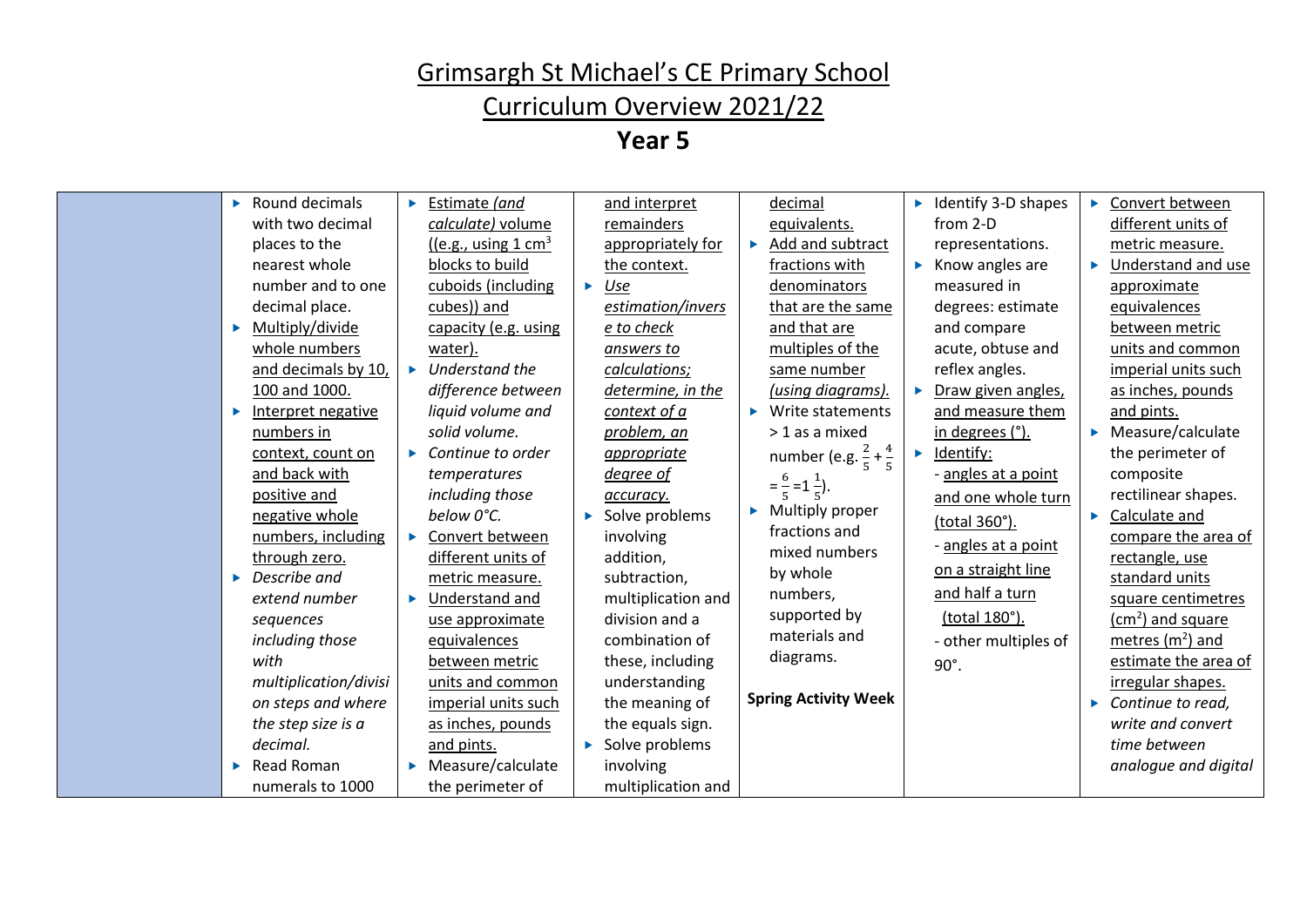### Curriculum Overview 2021/22

| (M); recognise                    | composite                          | division, including |  | 12 and 24-hour                  |
|-----------------------------------|------------------------------------|---------------------|--|---------------------------------|
| years written as                  | rectilinear shapes.                | scaling by simple   |  | clocks.                         |
| such.                             | Calculate and                      | fractions and       |  | $\triangleright$ Solve problems |
| $\triangleright$ Solve number and | compare the area                   | problems            |  | involving converting            |
| practical problems                | of rectangle, use                  | involving simple    |  | between units of                |
| that involve all of               | standard units                     | rates.              |  | time.                           |
| the above.                        | square centimetres                 |                     |  | Use all four operations         |
| <b>Number: addition and</b>       | (cm <sup>2</sup> ) and square      |                     |  | to solve problems               |
| subtraction                       | metres $(m2)$ and                  |                     |  | involving measure using         |
| Choose an<br>Þ.                   | estimate the area                  |                     |  | decimal notation,               |
| appropriate                       | of irregular shapes.               |                     |  | including scaling.              |
| strategy to solve a               | $\triangleright$ Continue to read, |                     |  |                                 |
| calculation based                 | write and convert                  |                     |  | <b>Summer Activity Week</b>     |
| upon the numbers                  | time between                       |                     |  |                                 |
| involved (recall a                | analogue and                       |                     |  |                                 |
| known fact,                       | digital 12 and 24-                 |                     |  |                                 |
| calculate mentally,               | hour clocks.                       |                     |  |                                 |
| use a jotting,                    | $\triangleright$ Solve problems    |                     |  |                                 |
| written method).                  | involving                          |                     |  |                                 |
| $\triangleright$ Select a mental  | converting                         |                     |  |                                 |
| strategy                          | between units of                   |                     |  |                                 |
| appropriate for the               | time.                              |                     |  |                                 |
| numbers involved                  | Use all four operations            |                     |  |                                 |
| in the calculation.               | to solve problems                  |                     |  |                                 |
| $\triangleright$ Recall and use   | involving measure                  |                     |  |                                 |
| addition and                      | using decimal                      |                     |  |                                 |
| subtraction facts                 | notation, including                |                     |  |                                 |
| for 1 and 10 (with                | scaling.                           |                     |  |                                 |
|                                   |                                    |                     |  |                                 |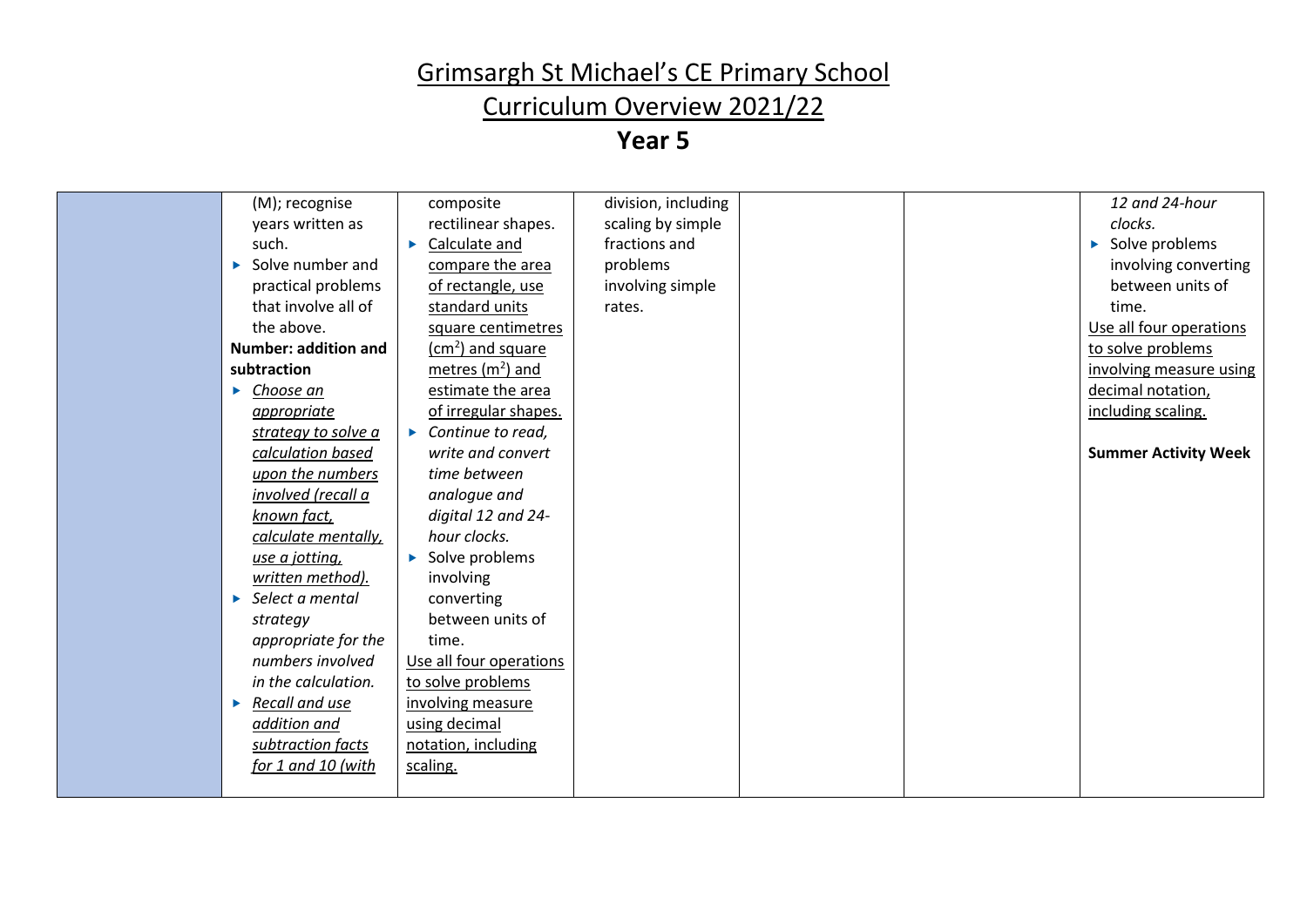### Curriculum Overview 2021/22

| decimal numbers to                               | <b>Maths Week and</b>  |  |  |
|--------------------------------------------------|------------------------|--|--|
| one decimal place).                              | <b>Autumn Activity</b> |  |  |
| $\triangleright$ Derive and use                  | Week                   |  |  |
| addition and                                     |                        |  |  |
| subtraction facts                                |                        |  |  |
| for 1 (with decimal                              |                        |  |  |
| numbers to two                                   |                        |  |  |
|                                                  |                        |  |  |
| decimal places).                                 |                        |  |  |
| Add and subtract<br>$\blacktriangleright$        |                        |  |  |
| numbers mentally                                 |                        |  |  |
| with increasingly                                |                        |  |  |
| large numbers and                                |                        |  |  |
| decimals to two                                  |                        |  |  |
| decimal places.                                  |                        |  |  |
| <b>Add and subtract</b><br>$\blacktriangleright$ |                        |  |  |
| whole numbers                                    |                        |  |  |
| with more than 4                                 |                        |  |  |
| digits and decimals                              |                        |  |  |
| with two decimal                                 |                        |  |  |
| places, including                                |                        |  |  |
| using formal                                     |                        |  |  |
| written methods                                  |                        |  |  |
| (columnar addition                               |                        |  |  |
| and subtraction).                                |                        |  |  |
| Use rounding to<br>$\blacktriangleright$         |                        |  |  |
| check answers to                                 |                        |  |  |
| calculations and                                 |                        |  |  |
| determine, in the                                |                        |  |  |
| context of a                                     |                        |  |  |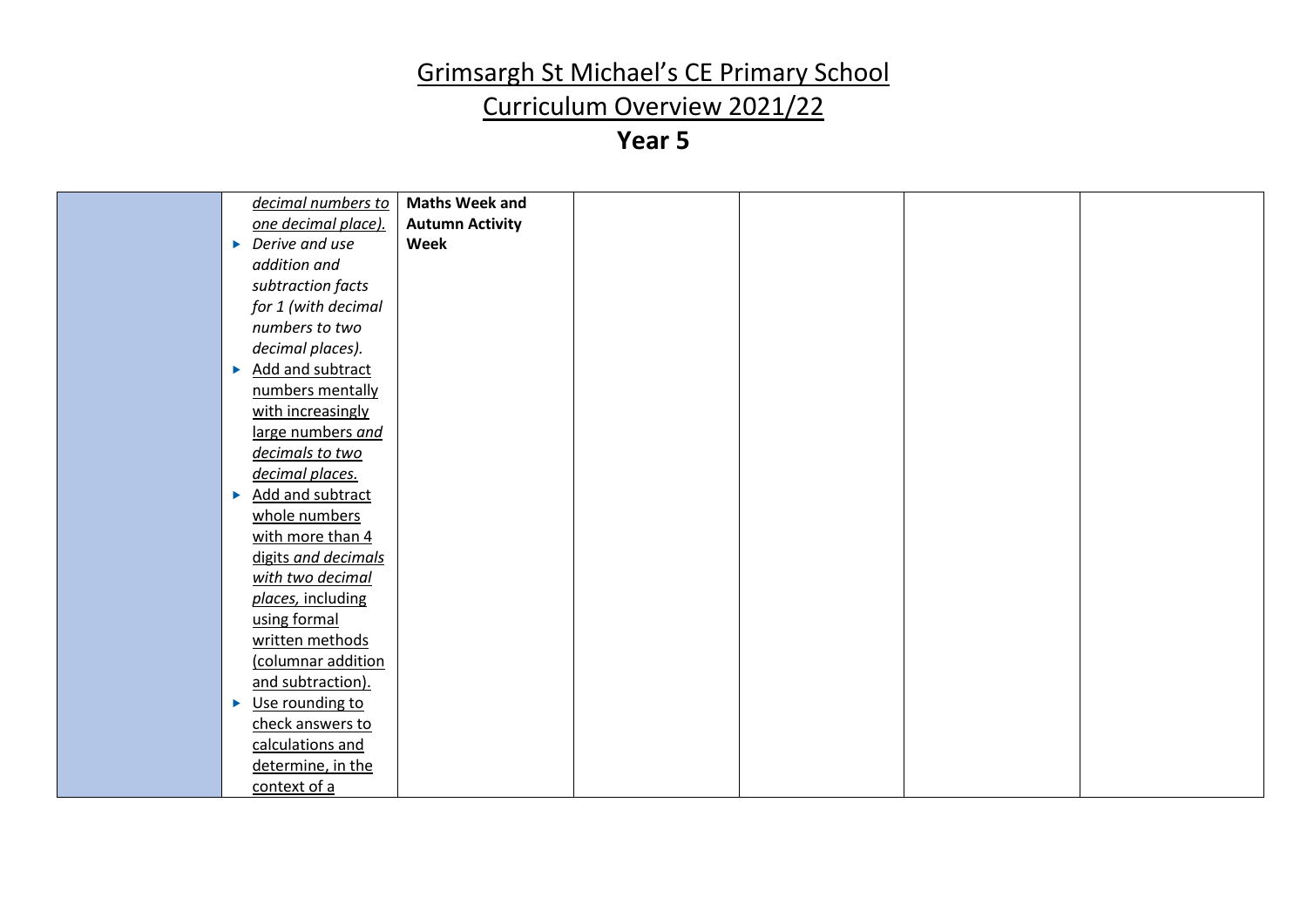### Curriculum Overview 2021/22

| problem, levels of                  |  |  |  |
|-------------------------------------|--|--|--|
| accuracy.                           |  |  |  |
| Solve addition and<br>×             |  |  |  |
| subtraction multi-                  |  |  |  |
| step problems in                    |  |  |  |
| contexts, deciding                  |  |  |  |
| which operations                    |  |  |  |
| and methods to                      |  |  |  |
| use and why.                        |  |  |  |
| $\triangleright$ Solve addition and |  |  |  |
| subtraction                         |  |  |  |
| problems involving                  |  |  |  |
| missing numbers.                    |  |  |  |
| <b>Statistics</b>                   |  |  |  |
| $\triangleright$ Complete and       |  |  |  |
| interpret                           |  |  |  |
| information in a                    |  |  |  |
| variety of sorting                  |  |  |  |
| diagrams (including                 |  |  |  |
| those used to sort                  |  |  |  |
| properties of                       |  |  |  |
| numbers and                         |  |  |  |
| shapes).                            |  |  |  |
| Complete, read and<br>×             |  |  |  |
| interpret                           |  |  |  |
| information in                      |  |  |  |
| tables and                          |  |  |  |
| timetables.                         |  |  |  |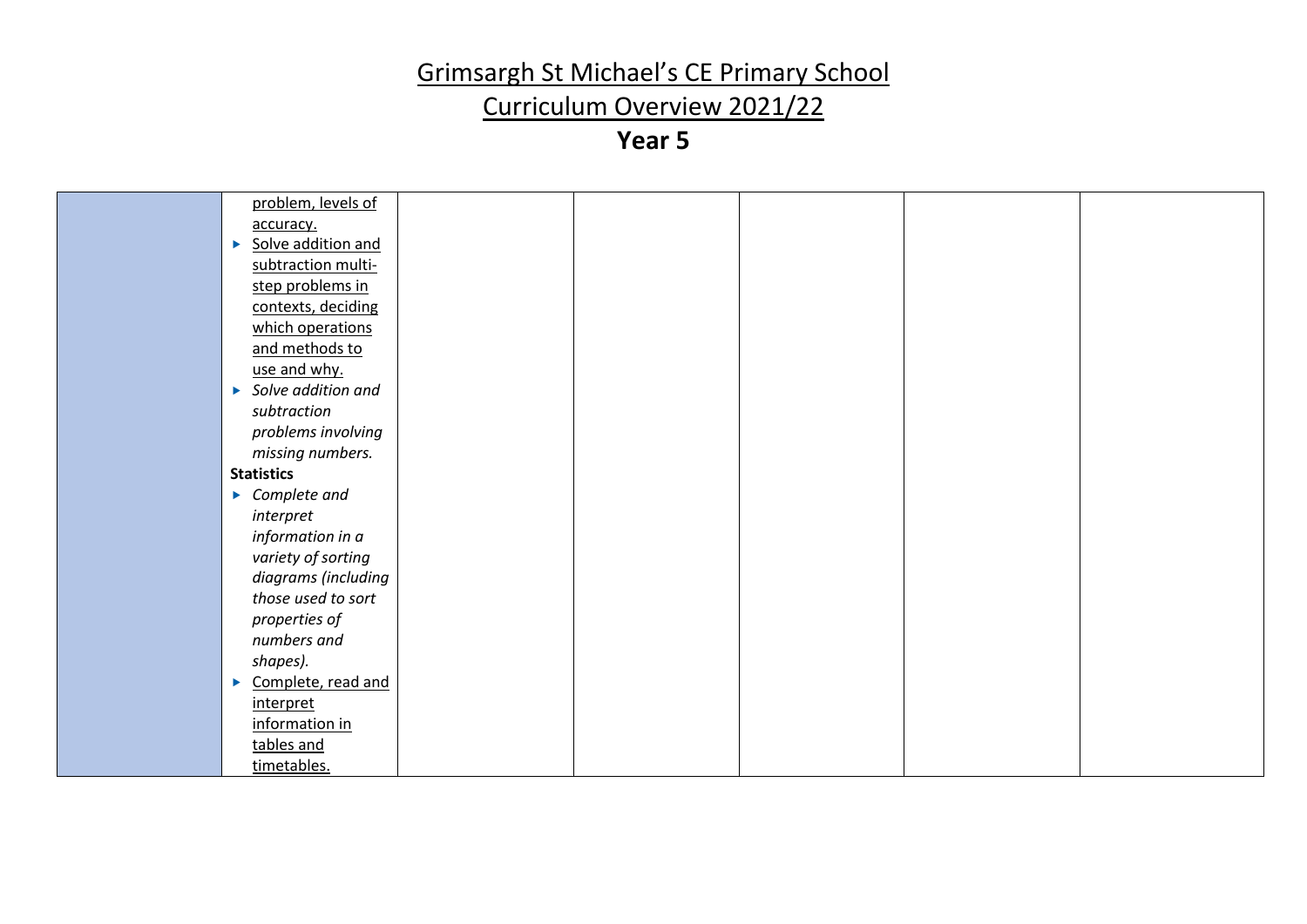### Curriculum Overview 2021/22

|                  | $\triangleright$ Solve comparison, |                         |                      |                              |                         |                                  |
|------------------|------------------------------------|-------------------------|----------------------|------------------------------|-------------------------|----------------------------------|
|                  | sum and difference                 |                         |                      |                              |                         |                                  |
|                  | problems using                     |                         |                      |                              |                         |                                  |
|                  | information                        |                         |                      |                              |                         |                                  |
|                  |                                    |                         |                      |                              |                         |                                  |
|                  | presented in all                   |                         |                      |                              |                         |                                  |
|                  | types of graph                     |                         |                      |                              |                         |                                  |
|                  | <i>including</i> a line            |                         |                      |                              |                         |                                  |
|                  | graph.                             |                         |                      |                              |                         |                                  |
|                  | Calculate and<br>ы                 |                         |                      |                              |                         |                                  |
|                  | interpret the mode,                |                         |                      |                              |                         |                                  |
|                  | median and range.                  |                         |                      |                              |                         |                                  |
| Science (topics) | <b>Properties of</b>               | Changes in the          | Earthlings - earth   | <b>Forces and falling</b>    | Living things and their | <b>Animals including</b>         |
|                  | materials                          | properties of materials | and space; light and | objects                      | habitats (visit to      | humans - growth and              |
|                  | Compare and group                  | (reversible and         | astronomy            | Explain that                 | <b>Martin</b>           | development                      |
|                  | together everyday                  | irreversible)           | Describe the         | unsupported objects          | Mere/Leighton           | (including                       |
|                  | materials on the basis             | Know that some          | movement of the      | fall towards the             | Moss/Butterfly          | <b>BBC Terrific Scientific -</b> |
|                  | of their properties,               | materials will dissolve | Earth, and other     | Earth because of the         | House)                  | 'Beep Test' and 'Feet'           |
|                  | including their                    | in liquid to form a     | planets, relative to | force of gravity             |                         | investigations)                  |
|                  | hardness, solubility,              | solution, and describe  | the Sun and each     | acting between the           | Life cycle changes in   | Describe the changes as          |
|                  | transparency,                      | how to recover a        | other in the solar   | <b>Earth and the falling</b> | animals and plants      | humans develop to old            |
|                  | conductivity (electrical           | substance from a        | system.              | object.                      | Describe the            | age.                             |
|                  | and thermal), and                  | solution.               | Describe the         | Identify the effects         | differences in the life | Animals are alive; they          |
|                  | response to magnets.               | Use knowledge of        | movement of the      | of air resistance,           | cycles of a mammal,     | move, feed, grow, use            |
|                  | Give reasons, based                | solids, liquids and     | Moon relative to the | water resistance and         | an amphibian, an        | their senses,                    |
|                  | on evidence from                   | gases to decide how     | Earth.               | friction that act            | insect and a bird.      | reproduce,                       |
|                  | comparative and fair               | mixtures might be       | Describe             | between moving               | Describe the life       | breathe/respire and              |
|                  | tests, for the                     | separated, including    | Sun/Earth/Moon as    | surfaces (causing            | process of              | excrete.                         |
|                  | particular uses of                 | through filtering,      | approximately        | things to slow down)         | reproduction in some    |                                  |
|                  | everyday materials,                |                         | spherical bodies.    |                              | plants and animals.     |                                  |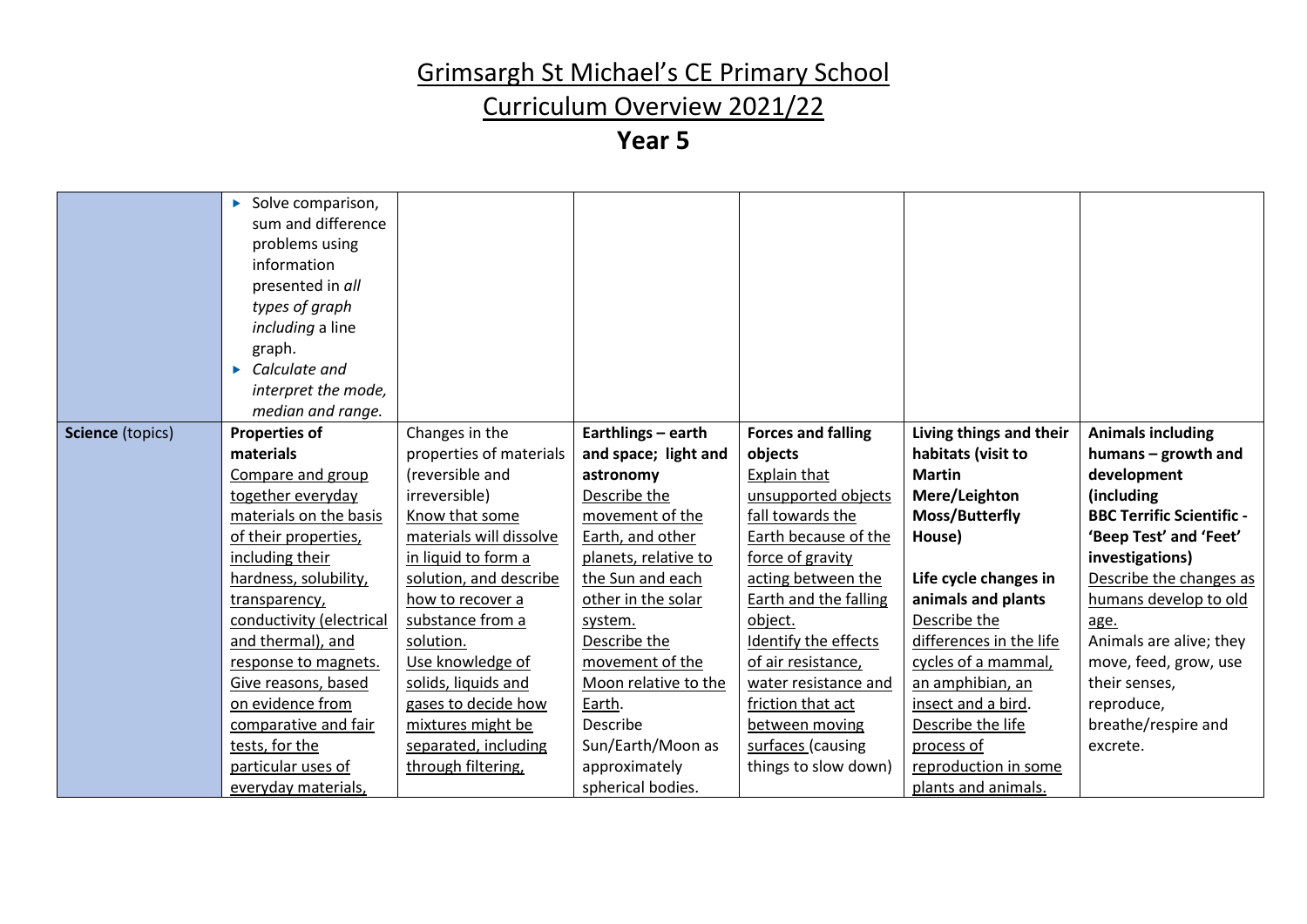### Curriculum Overview 2021/22

**Year 5**

| including metals,<br>Use the idea of the<br>Recognise that some<br>Name, locate and<br>sieving and<br>wood and plastic<br>Earth's rotation to<br>describe the functions<br>mechanisms,<br>evaporating.<br>explain day and<br>including levers,<br>(advantages and<br>Demonstrate that<br>of the main parts of<br>disadvantages).<br>dissolving, mixing and<br>night.<br>pulleys and gears,<br>reproductive system<br>Compare a variety of<br>The Earth spins once<br>allow a smaller force<br>changes of state are<br>of plants (stigma,<br>materials and measure<br>around its own axis<br>reversible changes.<br>to have a greater<br>stamen, petal, sepal,<br>their effectiveness<br>effect.<br>in 24 hours, giving<br>pollen, ovary).<br>Changes can occur<br>(e.g. hardness,<br>when different<br>day and night.<br>There are different |  |
|----------------------------------------------------------------------------------------------------------------------------------------------------------------------------------------------------------------------------------------------------------------------------------------------------------------------------------------------------------------------------------------------------------------------------------------------------------------------------------------------------------------------------------------------------------------------------------------------------------------------------------------------------------------------------------------------------------------------------------------------------------------------------------------------------------------------------------------------|--|
|                                                                                                                                                                                                                                                                                                                                                                                                                                                                                                                                                                                                                                                                                                                                                                                                                                              |  |
|                                                                                                                                                                                                                                                                                                                                                                                                                                                                                                                                                                                                                                                                                                                                                                                                                                              |  |
|                                                                                                                                                                                                                                                                                                                                                                                                                                                                                                                                                                                                                                                                                                                                                                                                                                              |  |
|                                                                                                                                                                                                                                                                                                                                                                                                                                                                                                                                                                                                                                                                                                                                                                                                                                              |  |
|                                                                                                                                                                                                                                                                                                                                                                                                                                                                                                                                                                                                                                                                                                                                                                                                                                              |  |
|                                                                                                                                                                                                                                                                                                                                                                                                                                                                                                                                                                                                                                                                                                                                                                                                                                              |  |
|                                                                                                                                                                                                                                                                                                                                                                                                                                                                                                                                                                                                                                                                                                                                                                                                                                              |  |
|                                                                                                                                                                                                                                                                                                                                                                                                                                                                                                                                                                                                                                                                                                                                                                                                                                              |  |
| strength, flexibility,<br>The Earth orbits the<br>types of forces<br>materials are mixed.                                                                                                                                                                                                                                                                                                                                                                                                                                                                                                                                                                                                                                                                                                                                                    |  |
| solubility,<br>Some material<br>Sun in one year.<br>(push, pull, friction,                                                                                                                                                                                                                                                                                                                                                                                                                                                                                                                                                                                                                                                                                                                                                                   |  |
| changes can be<br>We can see the<br>transparency, thermal<br>air resistance, water                                                                                                                                                                                                                                                                                                                                                                                                                                                                                                                                                                                                                                                                                                                                                           |  |
| conductivity, electrical<br>reversed and some<br>Moon because the<br>resistance, magnetic                                                                                                                                                                                                                                                                                                                                                                                                                                                                                                                                                                                                                                                                                                                                                    |  |
| conductivity).<br>Sun's light reflects<br>cannot.<br>forces, gravity)                                                                                                                                                                                                                                                                                                                                                                                                                                                                                                                                                                                                                                                                                                                                                                        |  |
| off it.<br><b>Temperature and</b><br>which have different<br>Recognise that                                                                                                                                                                                                                                                                                                                                                                                                                                                                                                                                                                                                                                                                                                                                                                  |  |
| <b>Thermal Insulation</b><br>dissolving is a<br>The Moon orbits the<br>effects on objects                                                                                                                                                                                                                                                                                                                                                                                                                                                                                                                                                                                                                                                                                                                                                    |  |
| reversible change and<br>Heat always moves<br>Earth in<br>Gravity can act                                                                                                                                                                                                                                                                                                                                                                                                                                                                                                                                                                                                                                                                                                                                                                    |  |
| from hot to cold.<br>without direct<br>recognise everyday<br>approximately 28                                                                                                                                                                                                                                                                                                                                                                                                                                                                                                                                                                                                                                                                                                                                                                |  |
| days and changes to<br>Some materials<br>situations where<br>contact between the                                                                                                                                                                                                                                                                                                                                                                                                                                                                                                                                                                                                                                                                                                                                                             |  |
| the appearance of<br>Earth and an object.<br>(insulators) are better<br>dissolving occurs.                                                                                                                                                                                                                                                                                                                                                                                                                                                                                                                                                                                                                                                                                                                                                   |  |
| at slowing down the<br>Distinguish between<br>the moon are<br>Friction, air                                                                                                                                                                                                                                                                                                                                                                                                                                                                                                                                                                                                                                                                                                                                                                  |  |
| movement of heat<br>resistance and water<br>melting and dissolving.<br>evidence of this.                                                                                                                                                                                                                                                                                                                                                                                                                                                                                                                                                                                                                                                                                                                                                     |  |
| than others.<br>Mixtures of solids (of<br>Use the Earth's<br>resistance can be                                                                                                                                                                                                                                                                                                                                                                                                                                                                                                                                                                                                                                                                                                                                                               |  |
| different particle size)<br>useful or unwanted.<br>Objects/liquids will<br>movement in space                                                                                                                                                                                                                                                                                                                                                                                                                                                                                                                                                                                                                                                                                                                                                 |  |
| The effects of<br>can be separated by<br>to explain the<br>warm up or cool down                                                                                                                                                                                                                                                                                                                                                                                                                                                                                                                                                                                                                                                                                                                                                              |  |
| until they reach the<br>friction, air<br>sieving.<br>apparent movement                                                                                                                                                                                                                                                                                                                                                                                                                                                                                                                                                                                                                                                                                                                                                                       |  |
| temperature of their<br>Mixtures of solids and<br>of the sun across the<br>resistance and water                                                                                                                                                                                                                                                                                                                                                                                                                                                                                                                                                                                                                                                                                                                                              |  |
| liquids can be<br>resistance can be<br>surroundings.<br>sky.                                                                                                                                                                                                                                                                                                                                                                                                                                                                                                                                                                                                                                                                                                                                                                                 |  |
| separated by filtering<br>reduced or increased<br>The Sun appears to                                                                                                                                                                                                                                                                                                                                                                                                                                                                                                                                                                                                                                                                                                                                                                         |  |
| move across the sky                                                                                                                                                                                                                                                                                                                                                                                                                                                                                                                                                                                                                                                                                                                                                                                                                          |  |

L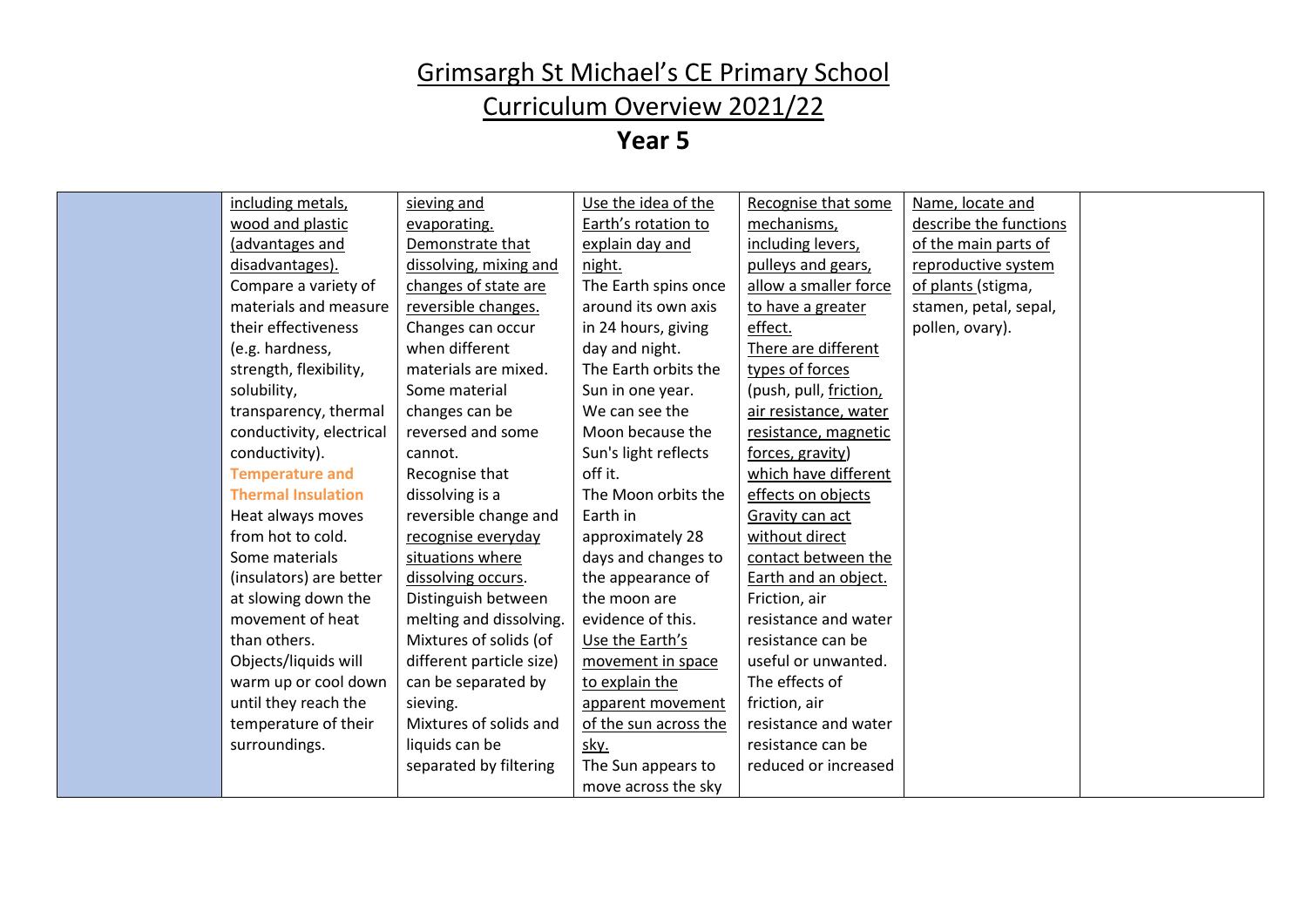### Curriculum Overview 2021/22

| if the solid is insoluble<br>from East to West<br>for a preferred      |  |
|------------------------------------------------------------------------|--|
|                                                                        |  |
| and this causes<br>(un-dissolved).<br>effect.                          |  |
| More than one force<br>Evaporation helps us<br>shadows to change       |  |
| during the day.<br>separate soluble<br>can act on an object            |  |
| materials from water.<br>simultaneously<br>Changes to shadow           |  |
| length over a day or<br>(either reinforcing or<br>Changes to materials |  |
| changes to sunrise<br>opposing each<br>can happen at                   |  |
| other).<br>different rates (factors<br>and sunset times                |  |
| affecting dissolving,<br>over a year are                               |  |
| factors affecting<br>evidence supporting                               |  |
| evaporation - amount<br>the movement of the                            |  |
| of liquid, temperature,<br>Earth.                                      |  |
| wind speed, etc).                                                      |  |
| Freezing, melting and<br><b>Science Week</b>                           |  |
| boiling changes can be                                                 |  |
| reversed (revision                                                     |  |
| from YR4).                                                             |  |
| Explain that some                                                      |  |
| changes result in the                                                  |  |
| formation of new                                                       |  |
| materials, and that                                                    |  |
| this kind of change is                                                 |  |
| not usually reversible,                                                |  |
| including changes                                                      |  |
| associated with                                                        |  |
| burning, and the                                                       |  |
| action of acid on                                                      |  |
| bicarbonate of soda                                                    |  |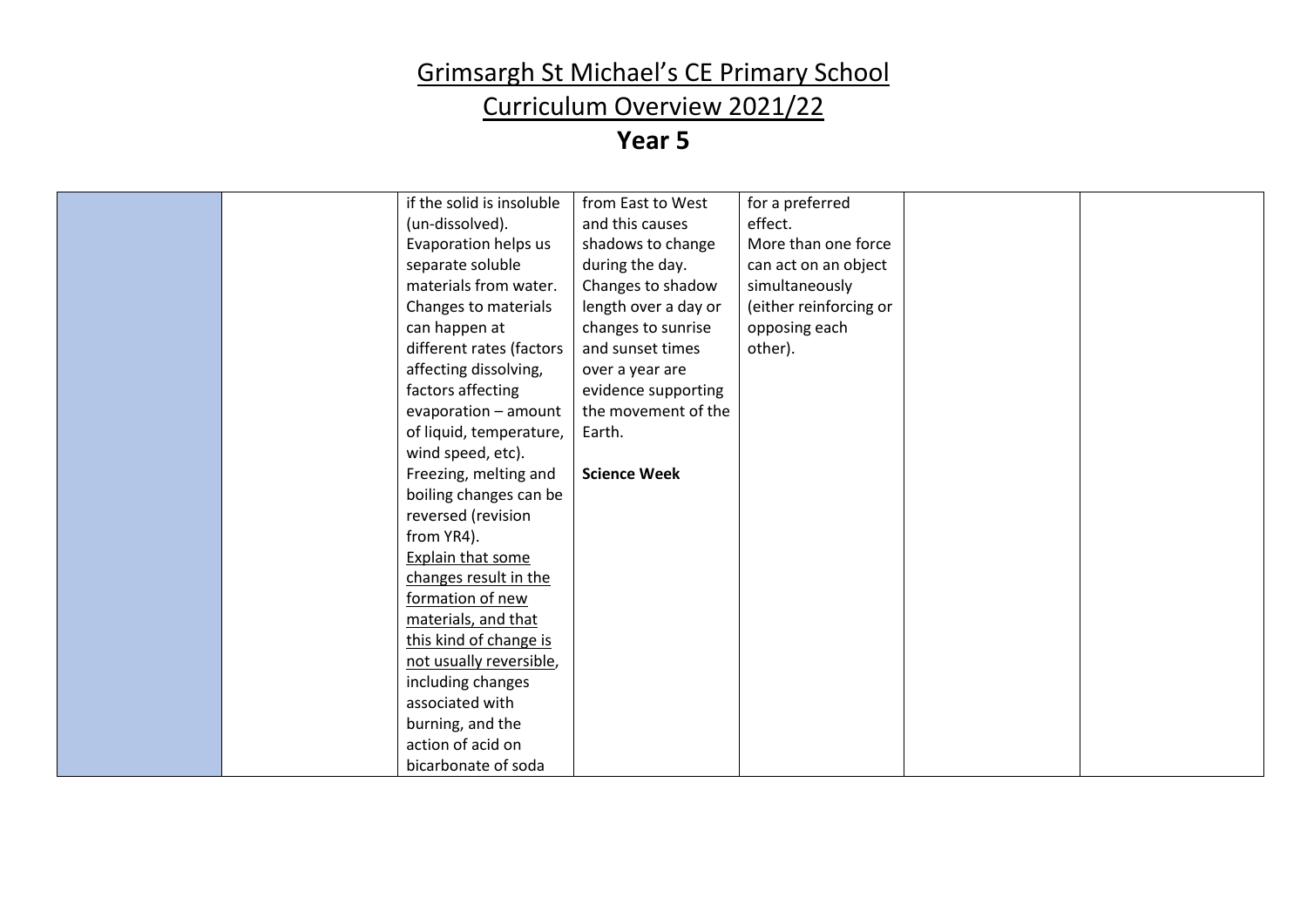### Curriculum Overview 2021/22

|                         |                         | (producing a gas /      |                      |                             |                                                                                                                            |                          |
|-------------------------|-------------------------|-------------------------|----------------------|-----------------------------|----------------------------------------------------------------------------------------------------------------------------|--------------------------|
|                         |                         | fizzing).               |                      |                             |                                                                                                                            |                          |
| <b>Science: Nature</b>  |                         |                         |                      |                             | Ongoing/monthly nature journal to observe, record and review a variety of plant and animal examples over a period of time. |                          |
| <b>Journalling</b>      |                         |                         |                      |                             |                                                                                                                            |                          |
| <b>Science (working</b> | Carry out tests to      | Observing and           | Comparing the time   | <b>Exploring falling</b>    | Observing and                                                                                                              | Researching the          |
| scientifically)         | answer questions such   | comparing the           | of day at different  | paper cones or cup-         | comparing the life                                                                                                         | gestation periods other  |
|                         | as 'Which materials     | changes that take       | places on the Earth  | cake cases.                 | cycles of plants and                                                                                                       | animals and comparing    |
|                         | would be the most       | place, for example,     | through internet     | Designing and               | animals in their local                                                                                                     | them with humans.        |
|                         | effective for making a  | when burning            | links and direct     | making [exploring] a        | environment with                                                                                                           | By finding out and       |
|                         | warm jacket, for        | different materials or  | communication.       | variety of                  | other plants and                                                                                                           | recording the length     |
|                         | wrapping ice cream to   | baking bread or cakes.  | Creating simple      | parachutes.                 | animals around the                                                                                                         | and mass of a baby as it |
|                         | stop it melting, or for | Researching and         | models of the solar  | Carrying out fair           | world (in the                                                                                                              | grows.                   |
|                         | making blackout         | discussing how          | system.              | tests to determine          | rainforest, in the                                                                                                         |                          |
|                         | curtains?'              | chemical changes have   | Constructing simple  | which designs are           | oceans, in desert areas                                                                                                    |                          |
|                         | Compare materials in    | an impact on our lives, | shadow clocks and    | the most effective.         | and in prehistoric                                                                                                         |                          |
|                         | order to make a         | for example cooking.    | sundials, calibrated | <b>Exploring resistance</b> | times).                                                                                                                    |                          |
|                         | switch in a circuit.    | Discuss [research] the  | to show midday and   | in water by making          | Asking pertinent                                                                                                           |                          |
|                         |                         | creative use of new     | the start and end of | and testing boats of        | questions.                                                                                                                 |                          |
|                         |                         | materials such as       | the school day.      | different shapes.           | Suggesting reasons for                                                                                                     |                          |
|                         |                         | polymers, super-sticky  | Finding out why      | Design and make             | similarities &                                                                                                             |                          |
|                         |                         | and super-thin          | some people think    | artefacts that use          | differences.                                                                                                               |                          |
|                         |                         | materials.              | that structures such | simple levers,              | They might try to grow                                                                                                     |                          |
|                         |                         |                         | as Stonehenge might  | pulleys, gears and/or       | new plants from                                                                                                            |                          |
|                         |                         |                         | have been used as    | springs and explore         | different parts of the                                                                                                     |                          |
|                         |                         |                         | astronomical clocks. | their effects.              | parent plant, for                                                                                                          |                          |
|                         |                         |                         |                      |                             | example, seeds, stem                                                                                                       |                          |
|                         |                         |                         |                      |                             | and root cuttings,                                                                                                         |                          |
|                         |                         |                         |                      |                             | tubers, bulbs.                                                                                                             |                          |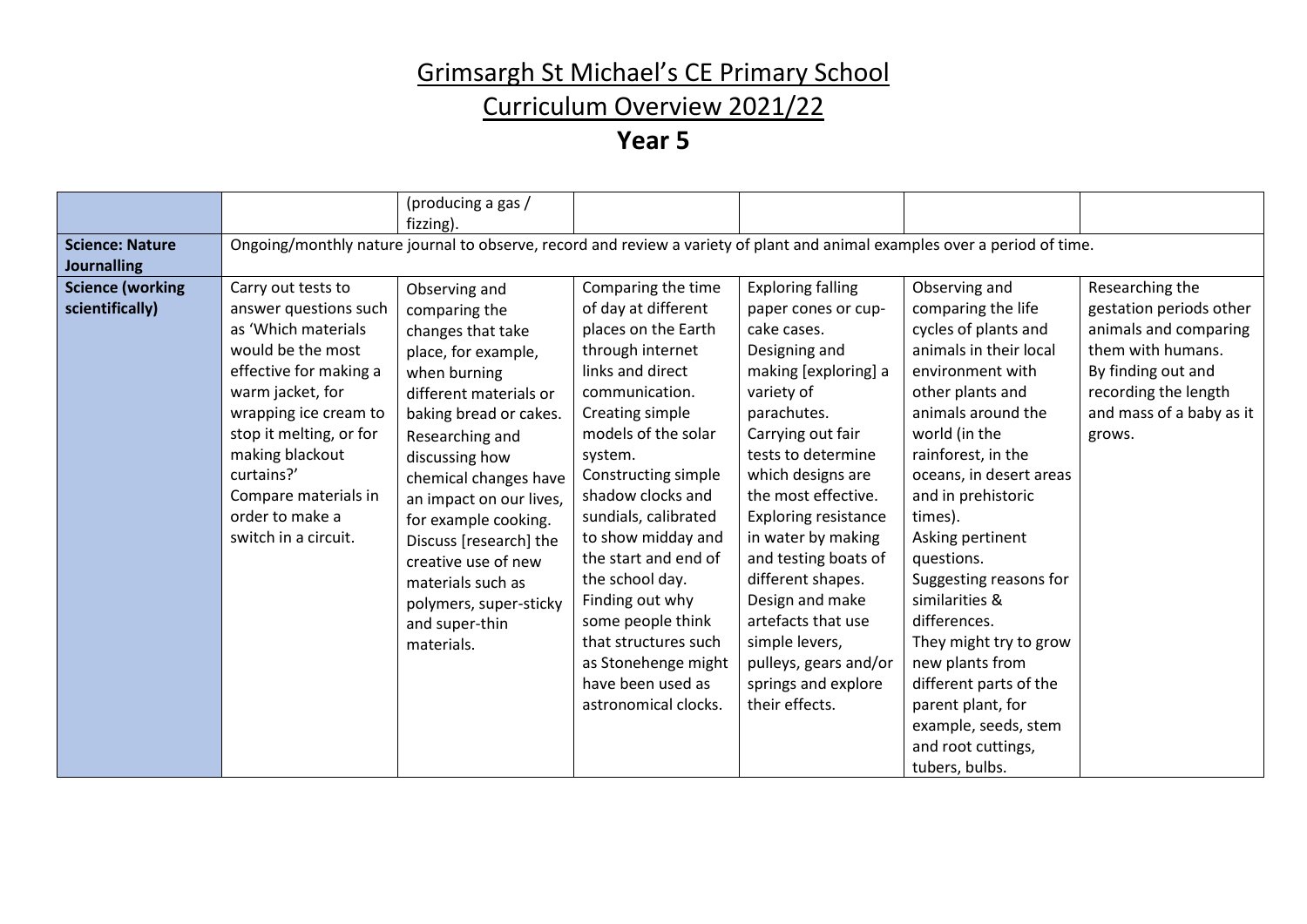### Curriculum Overview 2021/22

|           |                            |                           |                          |                           | Observe changes in an         |                          |
|-----------|----------------------------|---------------------------|--------------------------|---------------------------|-------------------------------|--------------------------|
|           |                            |                           |                          |                           | animal over a period          |                          |
|           |                            |                           |                          |                           | of time (for example,         |                          |
|           |                            |                           |                          |                           | by hatching and               |                          |
|           |                            |                           |                          |                           | rearing chicks).              |                          |
|           |                            |                           |                          |                           | Comparing how                 |                          |
|           |                            |                           |                          |                           | different animals             |                          |
|           |                            |                           |                          |                           | reproduce and grow.           |                          |
| <b>RE</b> | Unit 5.1 (6 hours)         | <b>Unit 5.2 (4 hours)</b> | Unit 5.3 (6 hours)       | <b>Unit 5.4 (5 hours)</b> | Unit 5.5 $(5 + 2$ hours)      | Unit 5.8 (6 hours)       |
|           | How and why do             | Christmas – the           | <b>Jesus the Teacher</b> | Why do Christians         | <b>Exploring the lives of</b> | Daniel - did he make     |
|           | <b>Christians read the</b> | <b>Gospels of Matthew</b> | <b>Key skills:</b>       | believe that Easter is    | significant women in          | the right choice?        |
|           | <b>Bible? Key skills:</b>  | and Luke                  | Reflect                  | a celebration of          | the Old Testament +           | <b>Key skills:</b>       |
|           | <b>Interpret</b>           | <b>Key skills:</b>        | <b>Apply</b>             | victory?                  | Jewish festival of            | Reflect                  |
|           | <b>Analyse</b>             | <b>Analyse</b>            | Synthesise               | <b>Key skills:</b>        | <b>Purim (non-Christian</b>   | <b>Empathise</b>         |
|           | Evaluate                   | <b>Interpret</b>          | <b>Analyse</b>           | <b>Interpret</b>          | faith link)                   | <b>Interpret</b>         |
|           | Investigate                | Reflect                   | Retell the Bible         | Reflect                   | <b>Key skills:</b>            | <b>Express</b>           |
|           | Make links between         | Evaluate                  | stories we have          | <b>Analyse</b>            | <b>Key skills:</b>            | Talk knowledgeably       |
|           | Bible passages and         | <b>Synthesise</b>         | explored in this unit.   | <b>Retell the Easter</b>  | Investigate                   | about Christians being   |
|           | Christian values,          | Identify which parts of   | Ask important and        | Story in detail and       | <b>Empathise</b>              | persecuted.              |
|           | attitudes and beliefs.     | the story are found in    | relevant questions       | talk with                 | Reflect                       | Talk about the ways in   |
|           | Use religious language     | each gospel and the       | that improve my          | understanding about       | Respond sensitively to        | which the stories in the |
|           | to ask relevant            | purpose of each           | learning.                | the Christian belief      | questions about my            | Bible encourage and      |
|           | questions.                 | writer.                   | Describe the             | that Jesus died and       | own experiences and           | motivate believers.      |
|           | Talk about the work        | Identify the influence    | Christian beliefs        | rose victoriously and     | those of others.              |                          |
|           | and perseverance of        | the two stories have      | revealed in Jesus        | what that means to        | Make a link between           |                          |
|           | Bible translators.         | on our Christmas          | teaching.                | Christians.               | my own values and             |                          |
|           | Describe what inspires     | celebrations.             | Explain how Jesus        | Ask important             | the values and                |                          |
|           | and influences them.       | Describe using            | teaching is used to      | questions about           | commitments of the            |                          |
|           |                            | religious vocabulary      |                          | Christian belief.         | women in the Bible.           |                          |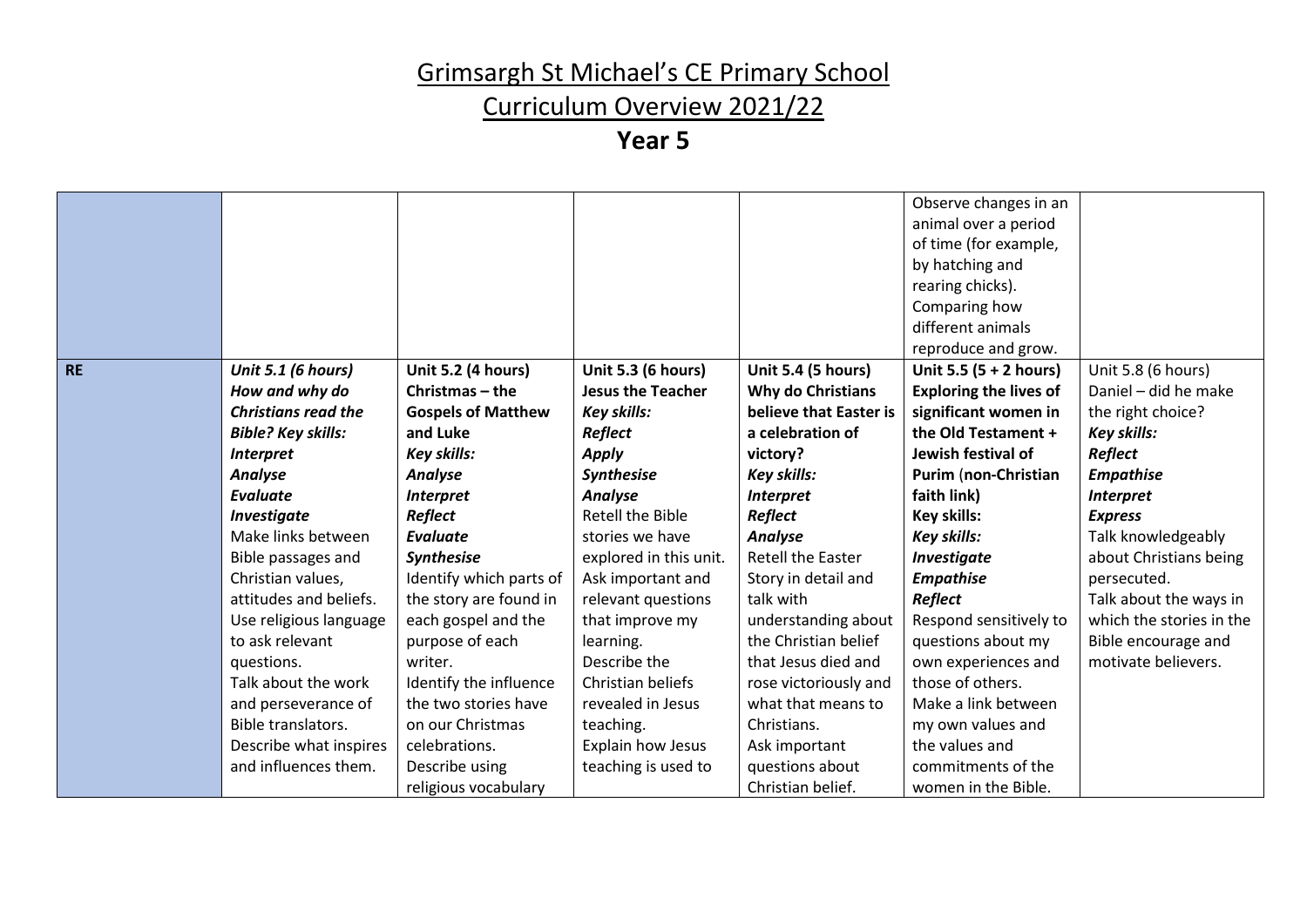### Curriculum Overview 2021/22

| Describe the impact of                          | the Christian beliefs | answer the big         | Talk about and         | Ask good questions                                |  |
|-------------------------------------------------|-----------------------|------------------------|------------------------|---------------------------------------------------|--|
| the content of the                              | revealed in the       | questions in life.     | describe feelings in   | and suggest answers                               |  |
| Bible on believers'                             | nativity story.       | Use religious          | relation to situations | about belonging,                                  |  |
| lives.                                          |                       | vocabulary to show     | of victory.            | commitment, truth                                 |  |
| Use religious                                   |                       | understanding of       | Make links between     | and values.                                       |  |
| vocabulary to show                              |                       | Jesus teaching.        | people's values and    | Talk about the impact                             |  |
| understanding of                                |                       | Identify one of Jesus' | commitments and        | the lives of the women                            |  |
| religious texts.                                |                       | parables that has a    | their attitudes and    | whose stories we                                  |  |
| Make comparisons                                |                       | strong message for     | behaviour with         | explored had on God's                             |  |
| between the Bible and                           |                       | today and explain      | regard to situations   | great salvation plan.                             |  |
| other holy books.                               |                       | my choice.             | of victory.            | Describe what inspires                            |  |
|                                                 |                       |                        | Reflect thoughtfully   | me about the lives of                             |  |
| Unit 5.6 (5 +1 hours) Exploring loss, death and |                       |                        | on the answers to      | the women in the                                  |  |
| <b>Christian hope</b>                           |                       |                        | big questions about    | Bible.                                            |  |
| <b>Key skills:</b>                              |                       |                        | Jesus' death and       |                                                   |  |
| <b>Enquire</b>                                  |                       |                        | resurrection.          |                                                   |  |
| <b>Empathise</b>                                |                       |                        | Explain why            |                                                   |  |
| Reflect                                         |                       |                        | Christians believe     |                                                   |  |
| Express my own opinion about what I think       |                       |                        | Jesus' death and       |                                                   |  |
| happens when you die.                           |                       |                        | resurrection are a     | Unit 5.9 (6 hours) Pentecost, what happens        |  |
| Talk about what I think heaven is like.         |                       |                        | victory.               | next?                                             |  |
| Make links between what the Bible says and      |                       |                        | Explain the impact of  | <b>Key skills:</b>                                |  |
| what Christians believe.                        |                       |                        | believing in Jesus'    | <b>Investigate</b>                                |  |
| Use the right language to show I understand     |                       |                        | death and              | <b>Empathise</b>                                  |  |
| what Christians believe about death and         |                       |                        | resurrection on a      | <b>Express</b>                                    |  |
| heaven.                                         |                       |                        | person's life.         | Retell the story of the conversion of St Paul.    |  |
| Talk about what the Bible says heaven will be   |                       |                        |                        | Describe the significance of the conversion of St |  |
| like.                                           |                       |                        |                        | Paul.                                             |  |
|                                                 |                       |                        |                        | Talk about how Christianity travelled to Britain. |  |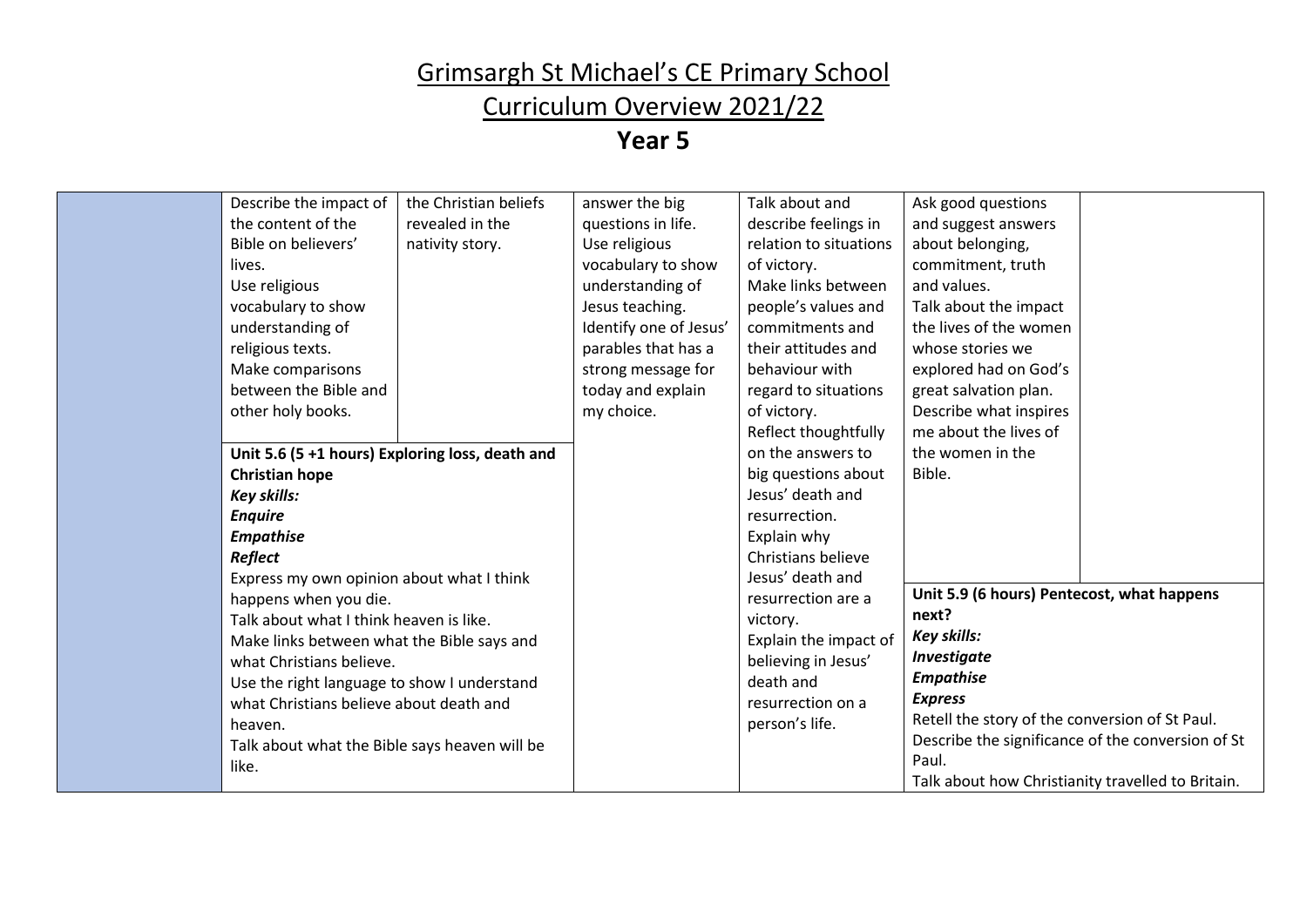### Curriculum Overview 2021/22

|           | Identify Christian beliefs in the words of songs<br>and prayers.<br>Talk about similarities and differences between<br>what religions say on the subject of death and<br>heaven. |                              | me. | Talk about the content of Paul's teaching and<br>how it effects believers' lives.<br>Interpret 1 Corinthians 13 and give a message for<br>today's society.<br>Tell you what I have learnt and what has inspired |
|-----------|----------------------------------------------------------------------------------------------------------------------------------------------------------------------------------|------------------------------|-----|-----------------------------------------------------------------------------------------------------------------------------------------------------------------------------------------------------------------|
| Geography | A Kingdom United                                                                                                                                                                 | <b>Food, Glorious Food</b>   |     | <b>Amazon Adventure</b>                                                                                                                                                                                         |
|           | <b>Locational Knowledge</b>                                                                                                                                                      | <b>Locational Knowledge</b>  |     | <b>Locational Knowledge</b>                                                                                                                                                                                     |
|           | Name and locate                                                                                                                                                                  | Locate the world's           |     | Locate the world's                                                                                                                                                                                              |
|           | counties and cities of                                                                                                                                                           | countries.                   |     | countries, using maps                                                                                                                                                                                           |
|           | the United Kingdom.                                                                                                                                                              | Name and locate              |     | to focus on North and                                                                                                                                                                                           |
|           | <b>Human and Physical</b>                                                                                                                                                        | (relevant) counties          |     | South America.                                                                                                                                                                                                  |
|           | Geography                                                                                                                                                                        | and cities of the            |     | Identify the position                                                                                                                                                                                           |
|           | Describe and                                                                                                                                                                     | United Kingdom.              |     | and significance of                                                                                                                                                                                             |
|           | understand key                                                                                                                                                                   | Identify the position        |     | latitude, longitude,                                                                                                                                                                                            |
|           | aspects of:                                                                                                                                                                      | and significance of          |     | Equator, Northern                                                                                                                                                                                               |
|           | Physical geography,                                                                                                                                                              | latitude, longitude,         |     | Hemisphere, Southern                                                                                                                                                                                            |
|           | including rivers,                                                                                                                                                                | Equator, Northern            |     | Hemisphere, the                                                                                                                                                                                                 |
|           | mountains.                                                                                                                                                                       | Hemisphere, Southern         |     | <b>Tropics of Cancer and</b>                                                                                                                                                                                    |
|           | Human geography,                                                                                                                                                                 | Hemisphere, the              |     | Capricorn, Arctic and                                                                                                                                                                                           |
|           | including: types of                                                                                                                                                              | <b>Tropics of Cancer and</b> |     | Antarctic Circle.                                                                                                                                                                                               |
|           | settlement and land                                                                                                                                                              | Capricorn.                   |     | <b>Place Knowledge</b>                                                                                                                                                                                          |
|           | use, economic activity                                                                                                                                                           | <b>Human and Physical</b>    |     | A region within North                                                                                                                                                                                           |
|           | including trade links,                                                                                                                                                           | Geography                    |     | or South America.                                                                                                                                                                                               |
|           | and the distribution of                                                                                                                                                          |                              |     | <b>Human and Physical</b>                                                                                                                                                                                       |
|           | natural resources                                                                                                                                                                |                              |     | Geography                                                                                                                                                                                                       |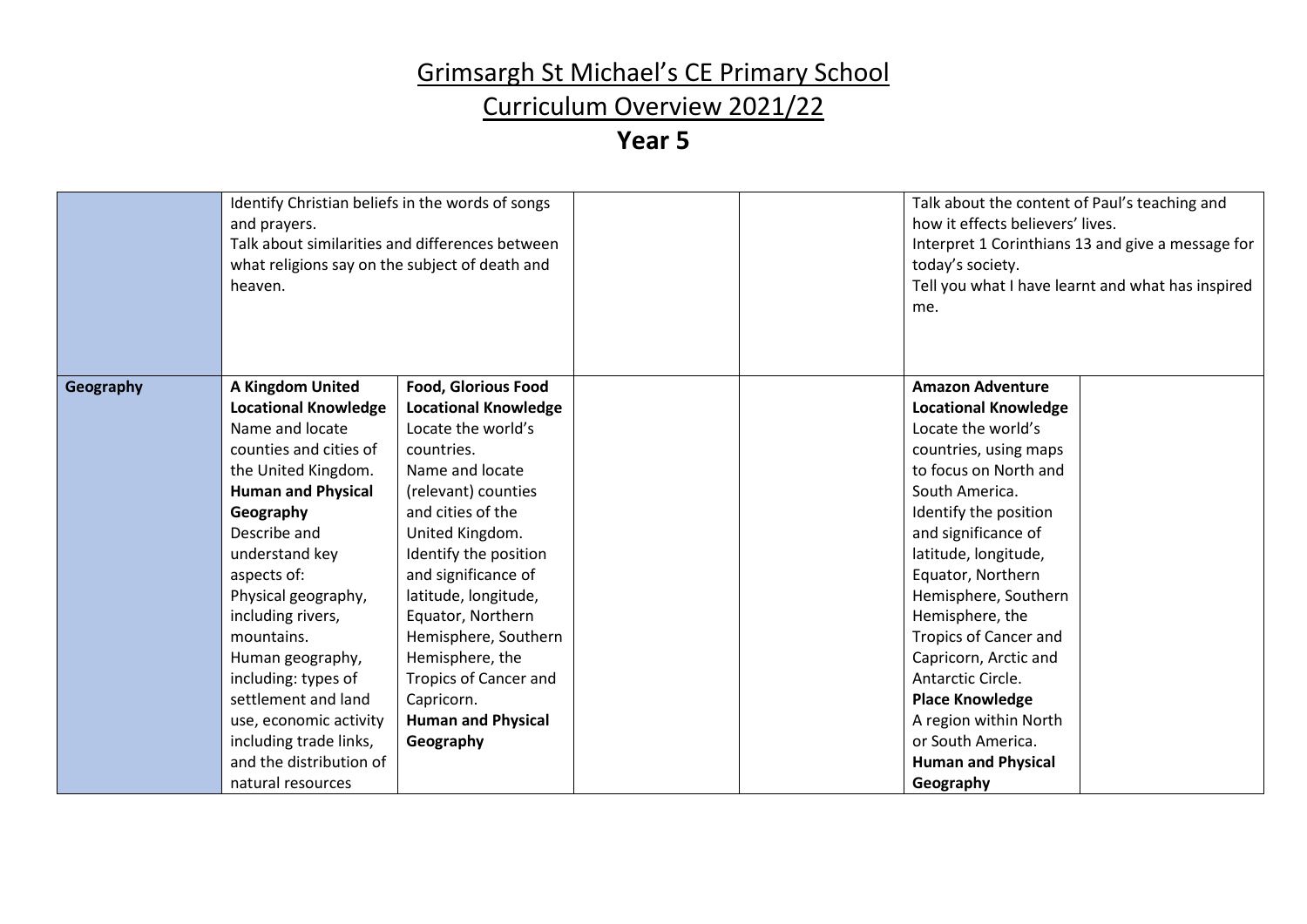### Curriculum Overview 2021/22

| including energy, food, | Describe and            |  | Describe and            |
|-------------------------|-------------------------|--|-------------------------|
| minerals and water.     | understand key          |  | understand key          |
| <b>Mapping</b>          | aspects of:             |  | aspects of:             |
| Use a wide range of     | Physical geography,     |  | Physical geography,     |
| maps, atlases, globes   | including: climate      |  | including: climate      |
| and digital maps to     | zones, biomes and       |  | zones, biomes and       |
| locate countries and    | vegetation belts.       |  | vegetation belts,       |
| features studied.       | Human geography,        |  | rivers, mountains,      |
| Relate different maps   | including: land use,    |  | volcanoes and           |
| to each other and to    | economic activity       |  | earthquakes, and the    |
| aerial photos.          | including trade links,  |  | water cycle.            |
| Begin to understand     | and the distribution of |  | Human geography,        |
| the differences         | natural resources       |  | including: types of     |
| between maps e.g.       | including food and      |  | settlement and land     |
| Google maps versus      | water.                  |  | use, economic activity  |
| Google Earth, and OS    | <b>Mapping</b>          |  | including trade links,  |
| maps.                   | Use a wide range of     |  | and the distribution of |
| Choose the most         | maps, atlases, globes   |  | natural resources       |
| appropriate             | and digital maps to     |  | including energy, food, |
| map/globe for a         | locate countries and    |  | minerals and water.     |
| specific purpose.       | features studied.       |  | <b>Mapping</b>          |
| Interpret and use       | Relate different maps   |  | Use a wide range of     |
| thematic maps.          | to each other and to    |  | maps, atlases, globes   |
| Use six figure          | aerial photos.          |  | and digital maps to     |
| coordinates.            | Begin to understand     |  | locate countries and    |
| Use a wider range of    | the differences         |  | features studied.       |
| <b>Ordnance Survey</b>  | between maps e.g.       |  | Relate different maps   |
| symbols including       | Google maps vs          |  | to each other and to    |
| 1:50K symbols.          |                         |  | aerial photos.          |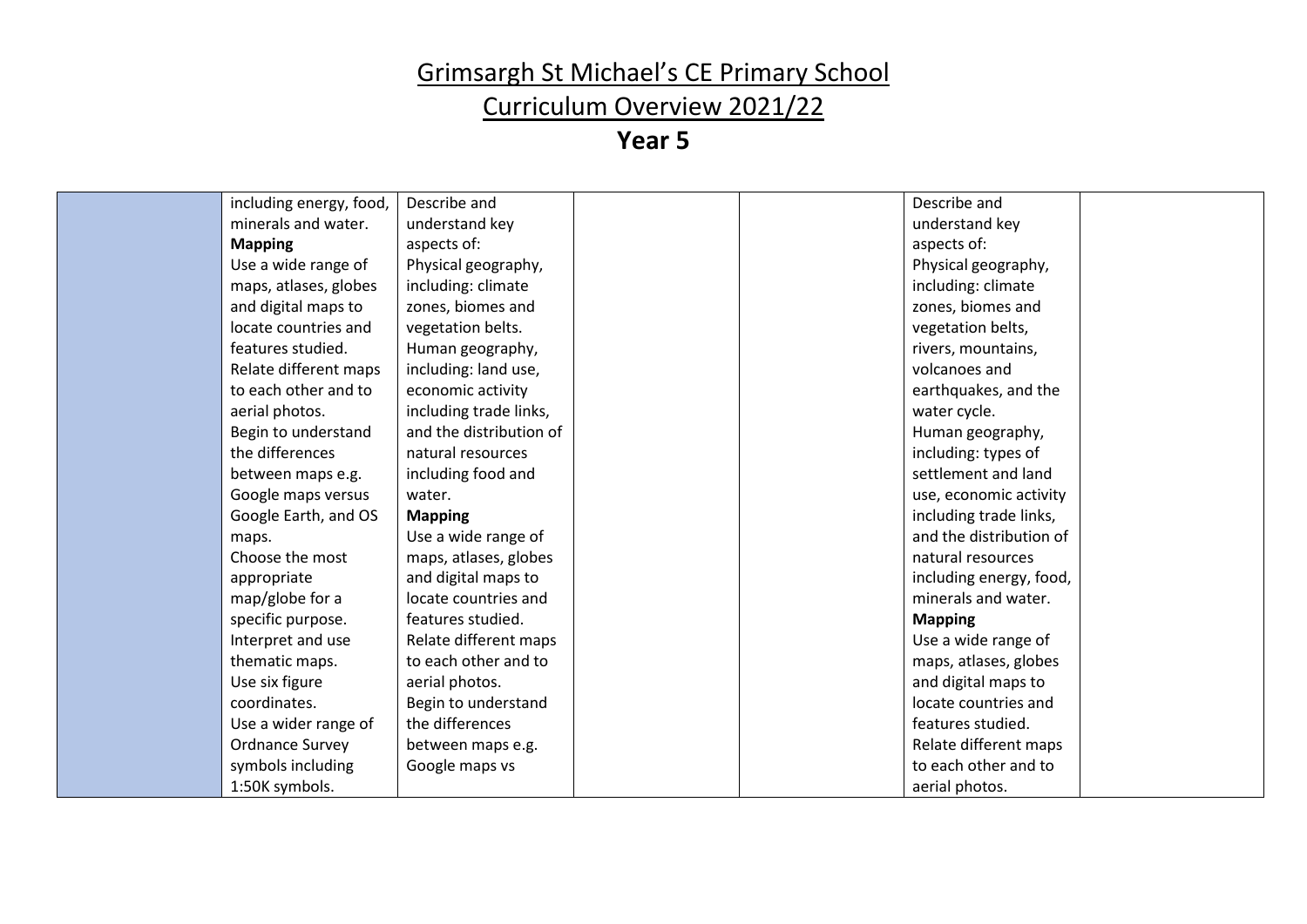### Curriculum Overview 2021/22

| Know that different     | Google Earth, and OS     |  | Begin to understand    |
|-------------------------|--------------------------|--|------------------------|
| scale Ordnance Survey   | maps.                    |  | the differences        |
| maps use some           | Choose the most          |  | between maps e.g.      |
| different symbols.      | appropriate              |  | Google maps vs.        |
| <b>Communication</b>    | map/globe for a          |  | Google Earth, and OS   |
| Develop their views     | specific purpose.        |  | maps.                  |
| and attitudes to        | Interpret and use        |  | Choose the most        |
| critically evaluate     | thematic maps.           |  | appropriate            |
| responses to local      | Use latitude and         |  | map/globe for a        |
| geographical issues or  | longitude in an atlas or |  | specific purpose.      |
| events in the news e.g. | on a globe.              |  | Interpret and use      |
| for/against arguments   | Use the scale bar on     |  | thematic maps.         |
|                         | maps.                    |  | Understand that        |
|                         | Read and compare         |  | purpose, scale,        |
|                         | map scales.              |  | symbols and style are  |
|                         | <b>Enquiry and</b>       |  | related.               |
|                         | Investigation            |  | Recognise different    |
|                         | Ask and answer           |  | map projections.       |
|                         | questions that are       |  | Use latitude/longitude |
|                         | more causal (e.g. Why    |  | in a globe or atlas.   |
|                         | is that crop grown in    |  | Use the scale bar on   |
|                         | that place? Could it be  |  | maps.                  |
|                         | grown here? etc).        |  | Read and compare       |
|                         | Communication            |  | map scales.            |
|                         | Identify and explain     |  | <b>Enquiry and</b>     |
|                         | increasing complex       |  | Investigation          |
|                         | geographical features,   |  | Ask and answer         |
|                         | processes (changes),     |  | questions that are     |
|                         |                          |  | more causal e.g. Why   |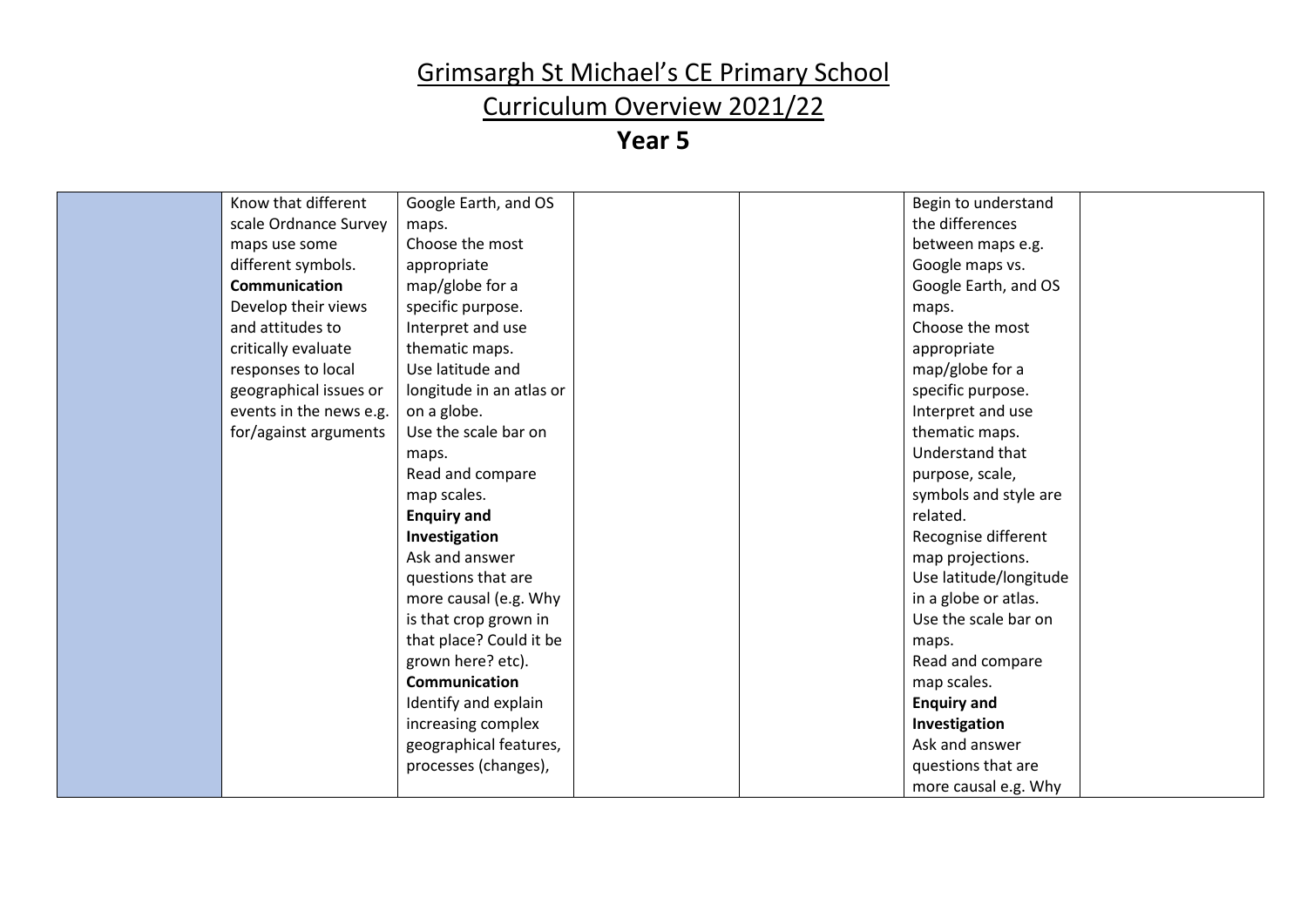### Curriculum Overview 2021/22

| patterns, relationships | is that happening in     |  |
|-------------------------|--------------------------|--|
| and ideas.              | that place? Could it     |  |
| Use more precise        | happen here? What        |  |
| geographical language   | happened in the past     |  |
| (e.g. biomes).          | to cause that? How is    |  |
| Communicate             | it likely to change in   |  |
| geographical            | the future?              |  |
| information in a        | Make predictions and     |  |
| variety of ways         | test simple              |  |
| including through       | hypotheses about         |  |
| maps, diagrams,         | people and places.       |  |
| numerical and           | Communication            |  |
| quantitative skills and | Identify and explain     |  |
| writing at increasing   | increasing complex       |  |
| length.                 | geographical features,   |  |
| Develop views and       | processes (changes),     |  |
| attitudes to critically | patterns, relationships  |  |
| evaluate responses to   | and ideas.               |  |
| local (and global)      | Use more precise         |  |
| geographical issues, or | geographical language    |  |
| events in the news.     | relating to the physical |  |
|                         | and human processes      |  |
|                         | detailed in the          |  |
|                         | Programme of Study       |  |
|                         | e.g. tundra,             |  |
|                         | coniferous/deciduous     |  |
|                         | forest when learning     |  |
|                         | about biomes.            |  |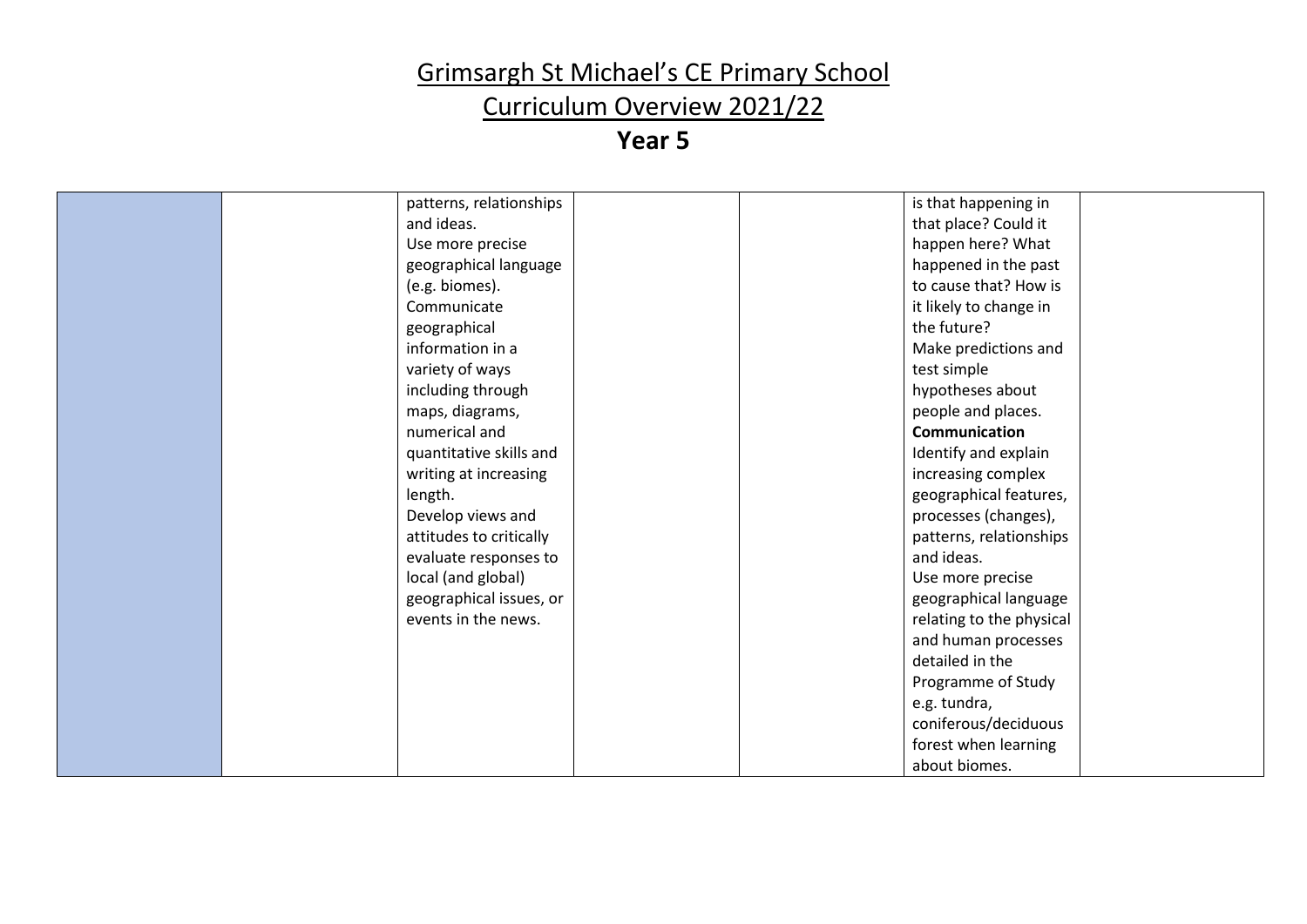### Curriculum Overview 2021/22

|                |                         |  |                      | Communicate<br>geographical<br>information in a<br>variety of ways<br>including through<br>maps, diagrams,<br>numerical and<br>quantitative skills and<br>writing at increasing<br>length.<br>Develop views and<br>attitudes to critically<br>evaluate responses to<br>local geographical<br>issues or events in the<br>news |                                |
|----------------|-------------------------|--|----------------------|------------------------------------------------------------------------------------------------------------------------------------------------------------------------------------------------------------------------------------------------------------------------------------------------------------------------------|--------------------------------|
| <b>History</b> | A Kingdom United -      |  | <b>Inventors and</b> |                                                                                                                                                                                                                                                                                                                              | <b>Ancient Greeks (Faster,</b> |
|                | Anglo - Saxons          |  | <b>Inventions</b>    |                                                                                                                                                                                                                                                                                                                              | higher, Stronger)              |
|                | Chronology              |  | Chronology           |                                                                                                                                                                                                                                                                                                                              | Chronology                     |
|                | Sequence events         |  | Show their           |                                                                                                                                                                                                                                                                                                                              | Sequence events and            |
|                | through the use of      |  | chronologically      |                                                                                                                                                                                                                                                                                                                              | periods through the use        |
|                | appropriate terms       |  | secure knowledge     |                                                                                                                                                                                                                                                                                                                              | of appropriate terms           |
|                | relating to the passing |  | by:                  |                                                                                                                                                                                                                                                                                                                              | relating to the passing        |
|                | of time and identify    |  | Sequencing events    |                                                                                                                                                                                                                                                                                                                              | of time (empire,               |
|                | where these events fit  |  | (such as inventions) |                                                                                                                                                                                                                                                                                                                              | civilisation, parliament       |
|                | into a chronological    |  | and periods through  |                                                                                                                                                                                                                                                                                                                              | etc.) Identify where           |
|                | framework during the    |  | the use of           |                                                                                                                                                                                                                                                                                                                              | periods studied fit into       |
|                | Anglo-Saxon period.     |  | appropriate terms    |                                                                                                                                                                                                                                                                                                                              | a chronological                |
|                |                         |  | relating to the      |                                                                                                                                                                                                                                                                                                                              | framework by noting            |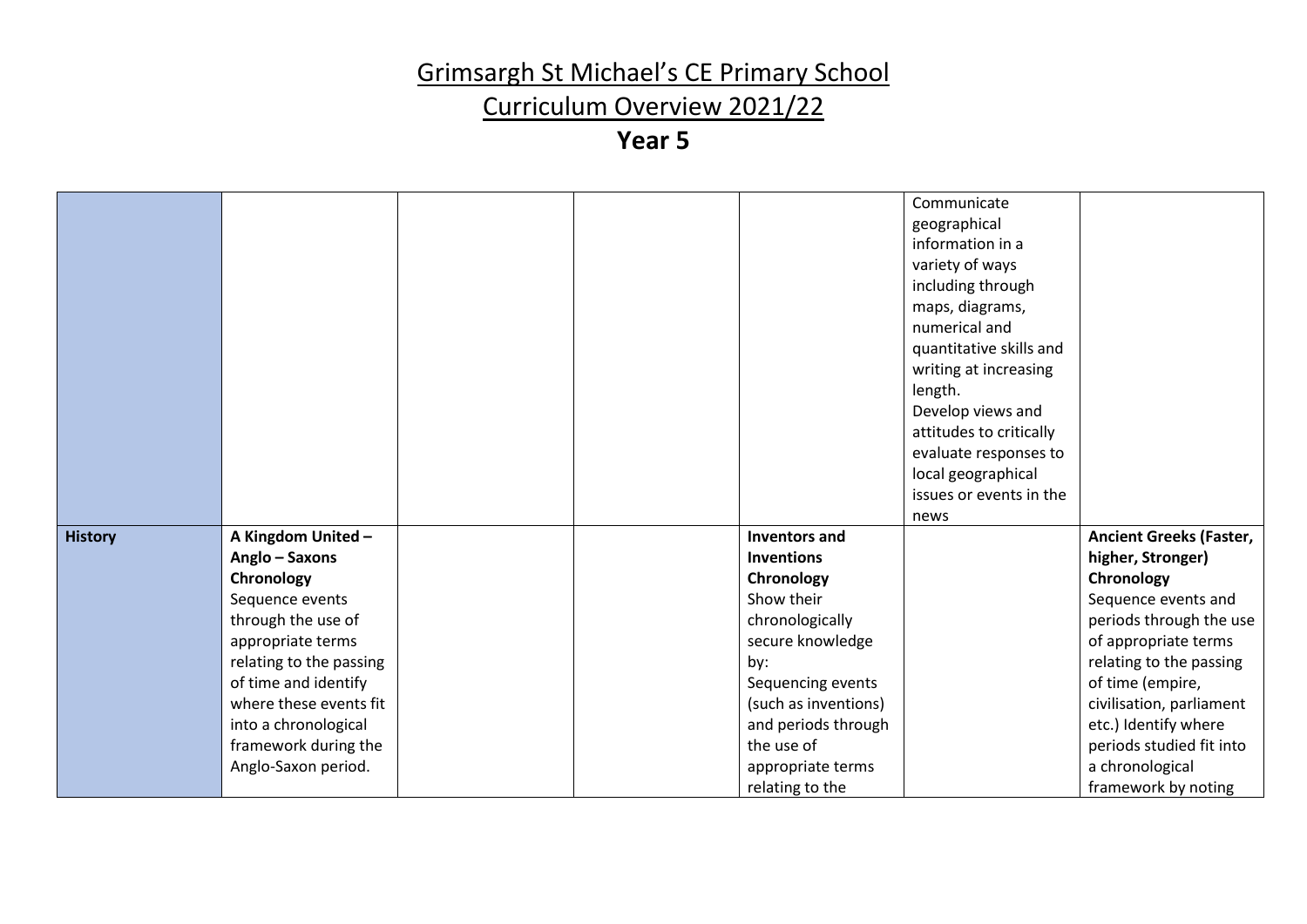### Curriculum Overview 2021/22

| In an in depth study of   | passing of time           | connections, trends and   |
|---------------------------|---------------------------|---------------------------|
| the Anglo-Saxon           | (empire, civilisation).   | contrasts over time.      |
| period, use               | Identifying where         | In depth study of         |
| appropriate               | periods studied fit       | different periods, using  |
| vocabulary when           | into a chronological      | appropriate vocabulary    |
| describing the passing    | framework by noting       | when describing the       |
| of time and historical    | connections, trends       | passing of time and       |
| concepts.                 | and contrasts over        | historical concepts       |
| Analyse connections,      | time.                     | (primary source,          |
| trends and contrasts      | In depth study of         | secondary source,         |
| over the Anglo-Saxon      | different periods         | reliability).             |
| period.                   | (such as the Islamic      | Analyse connections,      |
| <b>Events, People and</b> | Golden Age), using        | trends and contrasts      |
| <b>Changes</b>            | appropriate               | over time (e.g. Greek     |
| Gain historical           | vocabulary when           | influences and their      |
| perspective by placing    | describing the            | applications to the lives |
| their growing             | passing of time and       | of people in different    |
| knowledge into            | historical concepts       | periods).                 |
| different contexts by     | (primary source,          | <b>Events, People and</b> |
| studying aspects of       | secondary source,         | <b>Changes</b>            |
| Anglo-Saxon cultural,     | reliability).             | Gain historical           |
| economic, military,       | Analyse connections,      | perspective by placing    |
| political religious and   | trends and contrasts      | their growing             |
| social history.           | over time.                | knowledge into            |
| Establish a narrative     | <b>Events, People and</b> | different contexts by     |
| showing connections       | <b>Changes</b>            | studying aspects of       |
| and trends within and     | Show their                | cultural, economic,       |
| across periods of         | knowledge and             | military, political       |
| study by making           | understanding of          | religious and social      |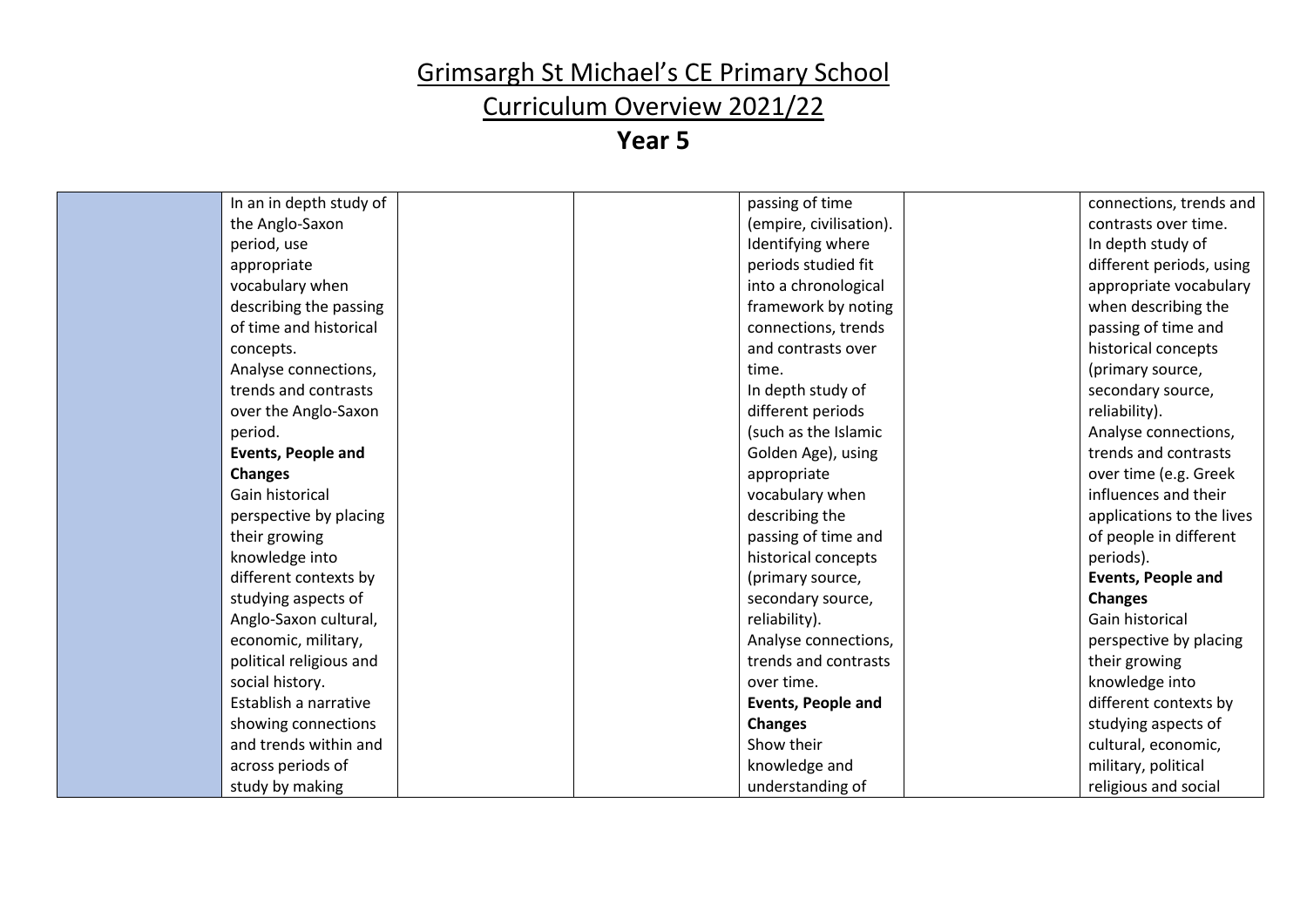# Curriculum Overview 2021/22

| connections between    |  | local, national and     | history (e.g. relating to |
|------------------------|--|-------------------------|---------------------------|
| the Anglo-Saxons and   |  | international history   | Ancient Greece).          |
| other history units    |  | by:                     | Understanding             |
| they have already      |  | Gaining historical      | significant aspects of    |
| studied.               |  | perspective by          | history – nature of       |
| Begin to recognise and |  | placing their growing   | ancient civilisations;    |
| describe the nature    |  | knowledge into          | expansion and             |
| and extent of          |  | different contexts      | dissolution of empires;   |
| diversity, change and  |  | between cultural,       | achievements and          |
| continuity by          |  | economic, military,     | follies of mankind.       |
| understanding where    |  | political religious and | Establish a narrative     |
| the Anglo-Saxons       |  | social history.         | showing connections       |
| settled and how they   |  | Establishing a          | and trends within and     |
| integrated into the    |  | narrative showing       | across periods of study   |
| indigenous populace.   |  | connections and         | (e.g. by making           |
| <b>Communication</b>   |  | trends within and       | connections between       |
| Produce structured     |  | across periods of       | <b>Ancient Greek</b>      |
| work that makes        |  | study (e.g. by making   | developments and          |
| connections, draws     |  | connections             | other history units they  |
| contrasts, analyses    |  | between the House       | have already studied).    |
| trends, frame          |  | of Wisdom and other     | Begin to recognise and    |
| historically-valid     |  | history units they      | describe the nature and   |
| questions involving    |  | have already            | extent of diversity,      |
| thoughtful selection   |  | studied).               | change and continuity     |
| and organisation of    |  | Beginning to            | and suggest               |
| relevant historical    |  | recognise and           | relationships between     |
| information using      |  | describe the nature     | causes.                   |
| appropriate dates and  |  | and extent of           | <b>Communication</b>      |
| terms.                 |  | diversity, change and   |                           |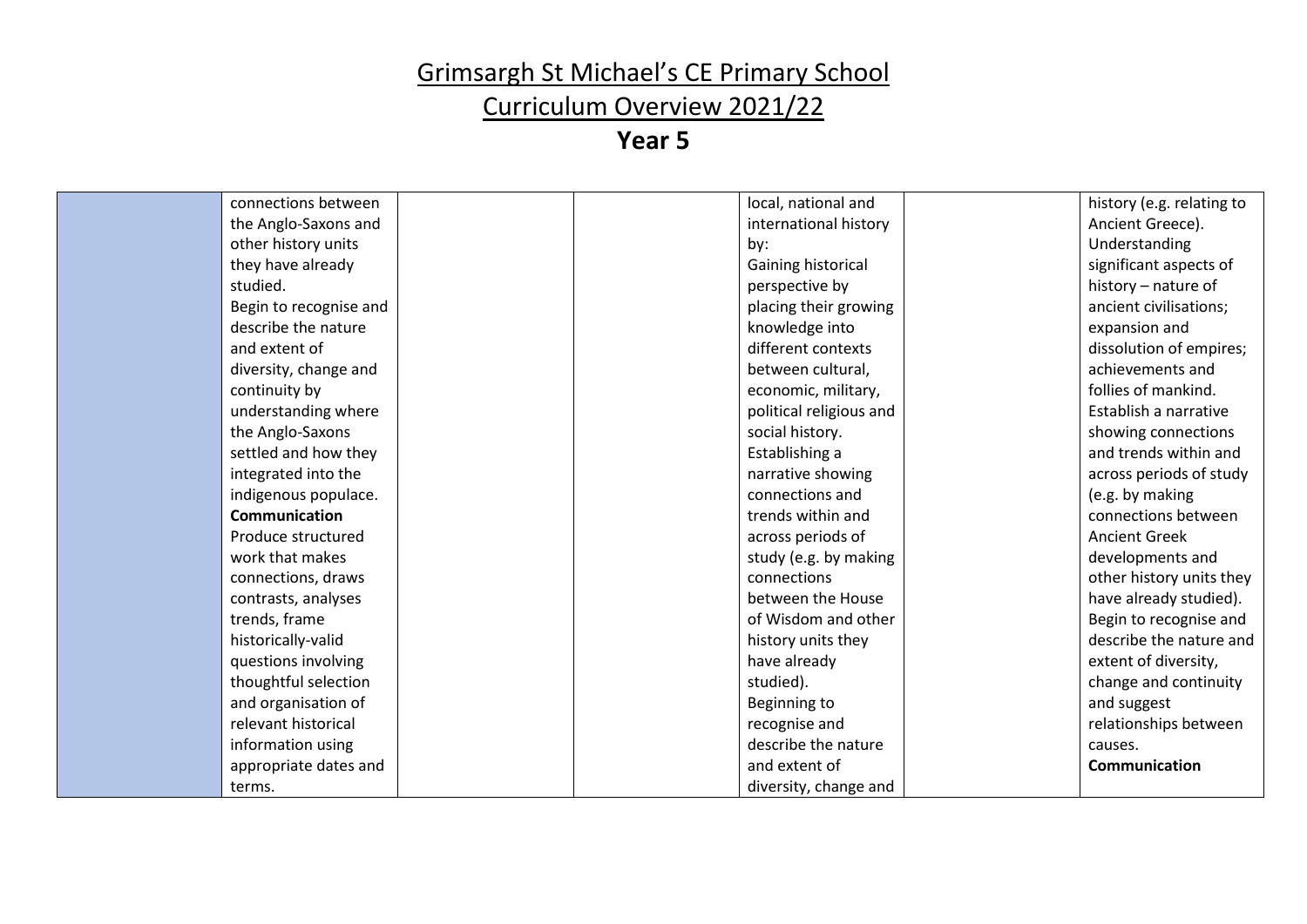# Curriculum Overview 2021/22

| Enquiry,               | continuity and        | Produce structured             |
|------------------------|-----------------------|--------------------------------|
| Interpretation and     | suggest relationships | work that makes                |
| <b>Using Sources</b>   | between causes (e.g.  | connections, draws             |
| Understand methods     | by understanding      | contrasts, analyses            |
| of historical enquiry, | which countries       | trends, frames                 |
| how evidence is used   | Baghdad AD900         | historically-valid             |
| to make historical     | influenced).          | questions involving            |
| claims about the       | Communication         | thoughtful selection           |
| Anglo-Saxons, and      | Produce structured    | and organisation of            |
| begin to discern how   | work that makes       | relevant historical            |
| and why contrasting    | connections, draws    | information using              |
| arguments and          | contrasts, analyses   | appropriate dates and          |
| interpretations of the | trends, frames        | terms.                         |
| past have been         | historically valid    | <b>Enquiry, Interpretation</b> |
| constructed.           | questions involving   | and Using Sources              |
| Use sources as a basis | thoughtful selection  | Understand methods of          |
| for research from      | and organisation of   | historical enquiry, how        |
| which they will begin  | relevant historical   | evidence is used to            |
| to use information as  | information using     | make historical claims,        |
| evidence to test       | appropriate dates     | and begin to discern           |
| hypotheses             | and terms.            | how and why                    |
| (examining the         | Enquiry,              | contrasting arguments          |
| settlement patterns    | Interpretation and    | and interpretations of         |
| and reasons for the    | <b>Using Sources</b>  | the past have been             |
| Anglo-Saxons and       | Understand the        | constructed.                   |
| Scots).                | methods of historical | Use sources as a basis         |
| Understand how our     | enquiry, how          | for research from which        |
| knowledge of the past  | evidence is used to   | they will begin to use         |
| is constructed from a  | make historical       | information as                 |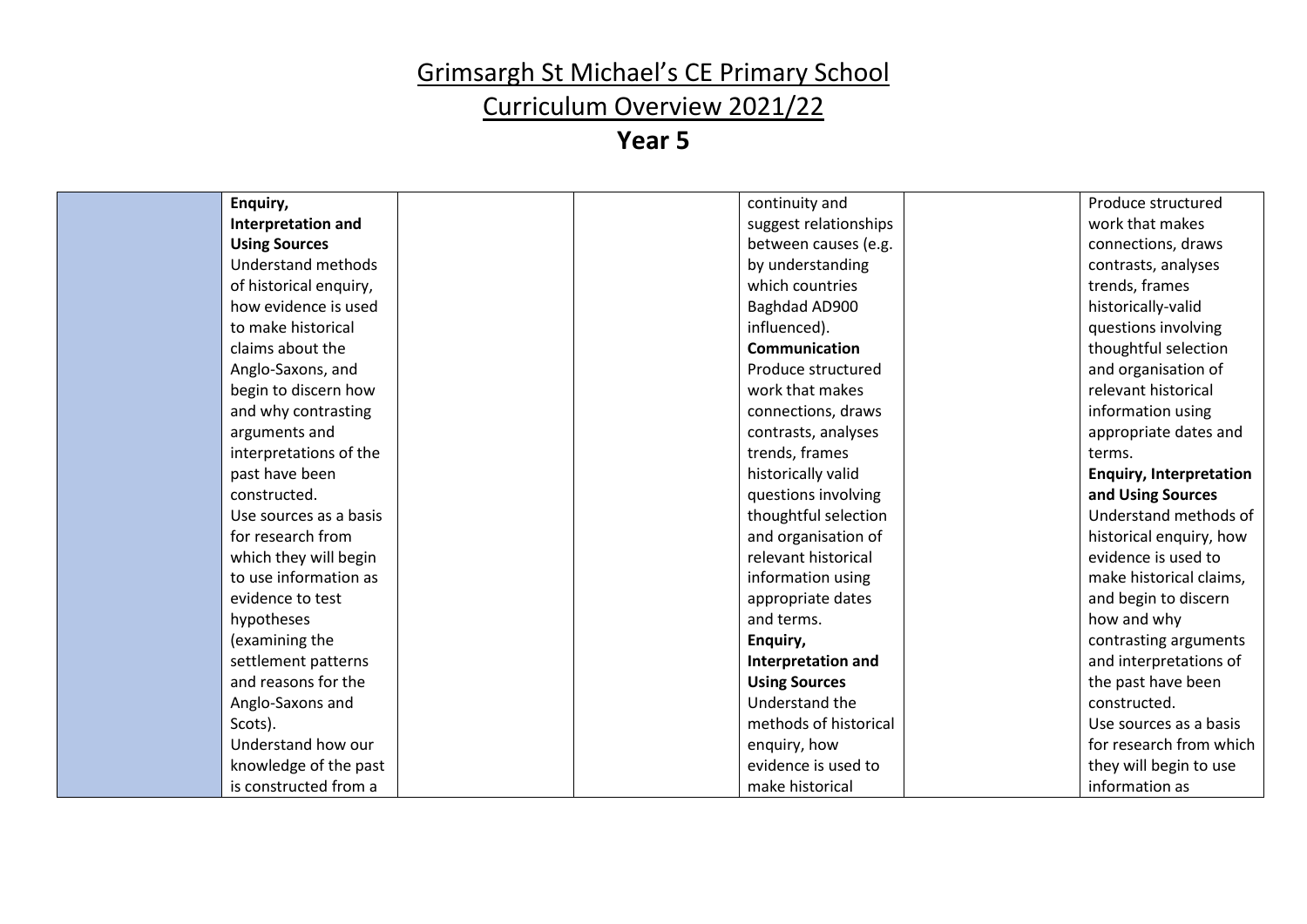### Curriculum Overview 2021/22

| range of different     | claims (such as those | evidence to test         |
|------------------------|-----------------------|--------------------------|
| sources about the      | about Baghdad         | hypotheses.              |
| Anglo-Saxons and that  | AD900), and begin to  | Begin to evaluate        |
| different versions of  | discern how and why   | sources to make          |
| past events often      | contrasting           | historical claims, and   |
| exist, giving some     | arguments and         | discern how and why      |
| possible reasons for   | interpretations of    | contrasting arguments    |
| this (what evidence do | the past have been    | and interpretations of   |
| we have, why was it    | constructed.          | the past have been       |
| created, and what      | Use sources as a      | constructed, and         |
| does it tell us?)      | basis for research    | establish evidence for   |
|                        | from which they will  | particular enquiries.    |
|                        | begin to use          | Understand how our       |
|                        | information as        | knowledge of the past    |
|                        | evidence to test      | is constructed from a    |
|                        | hypotheses.           | range of different       |
|                        | Understand how our    | sources and that         |
|                        | knowledge of the      | different versions of    |
|                        | past is constructed   | past events often exist, |
|                        | from a range of       | giving some reasons for  |
|                        | different sources and | this.                    |
|                        | that different        |                          |
|                        | versions of the past  |                          |
|                        | often exist, giving   |                          |
|                        | some reasons for      |                          |
|                        | this (e.g. what       |                          |
|                        | evidence do we        |                          |
|                        | have, why was it      |                          |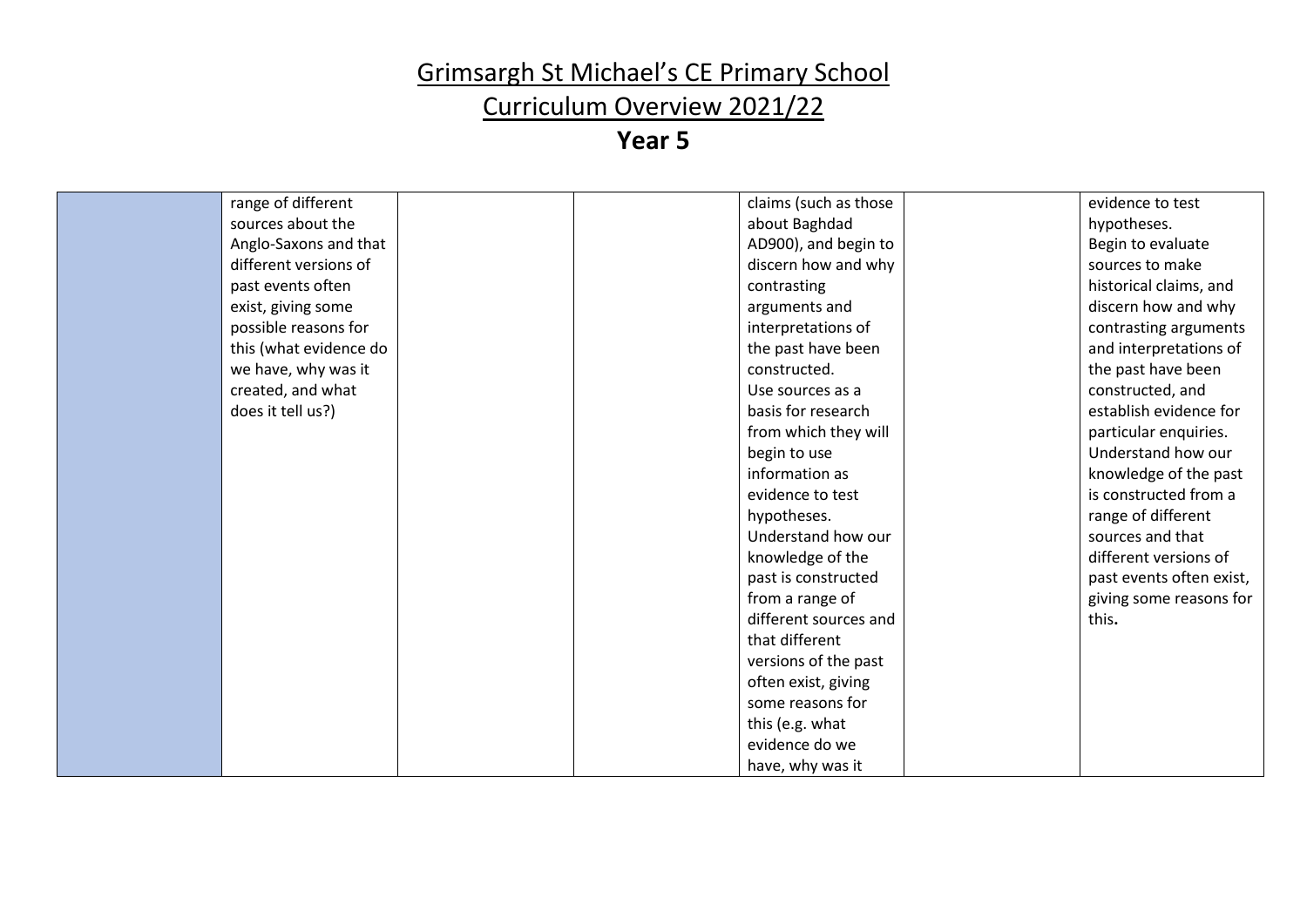### Curriculum Overview 2021/22

|                       |                                                                                                                                                                                                                                                          |                                                                                                                                                                                                                                                                                                                                               |                                                                                                                                                                                                                                                                   | created, and what                                                                                                                                                        |                                                                                                                               |                                                                                                                                             |
|-----------------------|----------------------------------------------------------------------------------------------------------------------------------------------------------------------------------------------------------------------------------------------------------|-----------------------------------------------------------------------------------------------------------------------------------------------------------------------------------------------------------------------------------------------------------------------------------------------------------------------------------------------|-------------------------------------------------------------------------------------------------------------------------------------------------------------------------------------------------------------------------------------------------------------------|--------------------------------------------------------------------------------------------------------------------------------------------------------------------------|-------------------------------------------------------------------------------------------------------------------------------|---------------------------------------------------------------------------------------------------------------------------------------------|
|                       |                                                                                                                                                                                                                                                          |                                                                                                                                                                                                                                                                                                                                               |                                                                                                                                                                                                                                                                   | does it tell us?)                                                                                                                                                        |                                                                                                                               |                                                                                                                                             |
| <b>Art and Design</b> | Harvest - symmetrical<br>printing colour<br>overlays. Mark Hearld<br>Anglo-Saxon Topic-<br>sculpture - plasticine<br>brooch, sketching<br>artefacts, Illuminated<br>writing                                                                              | Card to print - painting<br>- colour blocking<br>mixing, creating<br>textures,<br>complimentary and<br>contrasting colours.<br>Bethlehem scene<br>Tibor Reich. Calendar<br>– <mark>Textiles</mark> –<br>embroidery, creating<br>different stitches.<br>Textures and effects.<br>Christmas card collage<br>- candles 3D element<br>woven tree. | Earth and Space<br><b>Drawing</b> awareness<br>of composition apply<br>tone and texture-<br>planet surface,<br>Pollock, Rothco<br>space alien,<br>plasticine sculpture<br><b>Nick Park</b><br><b>Printing -stencils -</b><br>space-scape use a<br>range of media. | Mothering Sunday<br>card – printing –<br>creating stencils -<br>decoration<br>pointillism Yayoi<br>Kusama. Easter -<br><b>Collage</b> extending<br>initial ideas Matisse | Amazon rainforest<br>Painting camouflage $-$<br>Rousseau<br>Digital media collect<br>patterns in nature<br>using camera/ipad. | Ancient Greece Topic-<br>drawing movement - to<br>sculpture - elongated<br>figures Giacometti<br>using recycled materials<br>& papier mache |
|                       | Drawing:<br>Interpret the texture of a surface<br>Colour:<br>Use hue, tint, tone, shade and mood<br>Explore the use of texture in colour<br>Use colour for purposes<br>Use colour to express feelings.<br>Texture:<br>Develop experience in embellishing | Understand the effect of light on objects and people from different directions<br>Produce increasingly accurate drawings of people<br>Develop an understanding of the concept of perspective                                                                                                                                                  |                                                                                                                                                                                                                                                                   |                                                                                                                                                                          |                                                                                                                               |                                                                                                                                             |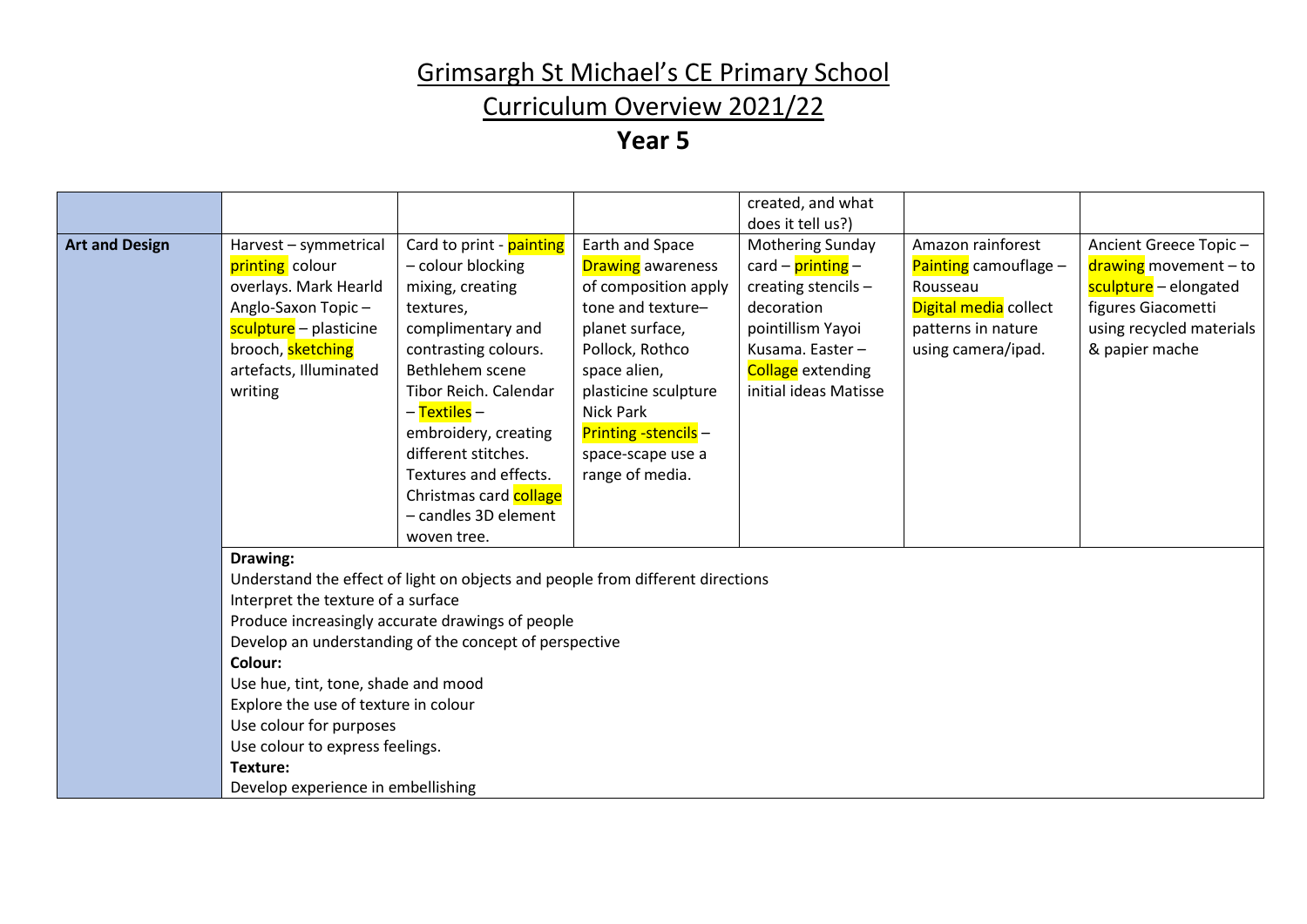### Curriculum Overview 2021/22

|           |                                                                                  | Apply knowledge of different techniques to express feelings                |                      |                  |                  |                 |  |  |  |
|-----------|----------------------------------------------------------------------------------|----------------------------------------------------------------------------|----------------------|------------------|------------------|-----------------|--|--|--|
|           | Work collaboratively on a larger scale.                                          |                                                                            |                      |                  |                  |                 |  |  |  |
|           | Form/Sculpture:                                                                  |                                                                            |                      |                  |                  |                 |  |  |  |
|           | Plan and develop own ideas using a range of stimuli - observation or imagination |                                                                            |                      |                  |                  |                 |  |  |  |
|           | Shape, form, model and join                                                      |                                                                            |                      |                  |                  |                 |  |  |  |
|           | Use properties of media                                                          |                                                                            |                      |                  |                  |                 |  |  |  |
|           | Discuss ad evaluate own work and that of other sculptors.                        |                                                                            |                      |                  |                  |                 |  |  |  |
|           | Printing:                                                                        |                                                                            |                      |                  |                  |                 |  |  |  |
|           |                                                                                  | Build up drawings and images of whole or parts of items using various      |                      |                  |                  |                 |  |  |  |
|           | techniques                                                                       |                                                                            |                      |                  |                  |                 |  |  |  |
|           | Screen printing                                                                  |                                                                            |                      |                  |                  |                 |  |  |  |
|           |                                                                                  | Explore printing techniques used by various artists                        |                      |                  |                  |                 |  |  |  |
|           | Pattern:                                                                         |                                                                            |                      |                  |                  |                 |  |  |  |
|           |                                                                                  | Create own abstract pattern to reflect personal experiences and expression |                      |                  |                  |                 |  |  |  |
|           | Create patterns for a range of purposes.                                         |                                                                            |                      |                  |                  |                 |  |  |  |
| <b>DT</b> | Anglo-Saxon Artefacts                                                            |                                                                            | Healthy eating $-$   | Inventors topic- | Amazon musical   | <b>Sundials</b> |  |  |  |
|           | Sutton Hoo boat and                                                              |                                                                            | inventors Design and | Cam mechanisms   | instruments/belt |                 |  |  |  |
|           | helmet                                                                           |                                                                            | make a               |                  |                  |                 |  |  |  |
|           |                                                                                  |                                                                            | sandwich/bread       |                  |                  |                 |  |  |  |
|           | Design:                                                                          |                                                                            |                      |                  |                  |                 |  |  |  |
|           | Plan the sequence of work                                                        |                                                                            |                      |                  |                  |                 |  |  |  |
|           |                                                                                  | Devise step by step plans which can be read/followed by someone else       |                      |                  |                  |                 |  |  |  |
|           |                                                                                  | Use exploded diagrams and cross sectional-diagrams to communicate ideas    |                      |                  |                  |                 |  |  |  |
|           | Make:                                                                            |                                                                            |                      |                  |                  |                 |  |  |  |
|           | Make prototypes                                                                  |                                                                            |                      |                  |                  |                 |  |  |  |
|           | Use researched information to inform decisions                                   |                                                                            |                      |                  |                  |                 |  |  |  |
|           |                                                                                  | Produce detailed lists of ingredients/components/materials and tools       |                      |                  |                  |                 |  |  |  |
|           |                                                                                  | Refine their product - review and rework/improve                           |                      |                  |                  |                 |  |  |  |
|           | Evaluate:                                                                        |                                                                            |                      |                  |                  |                 |  |  |  |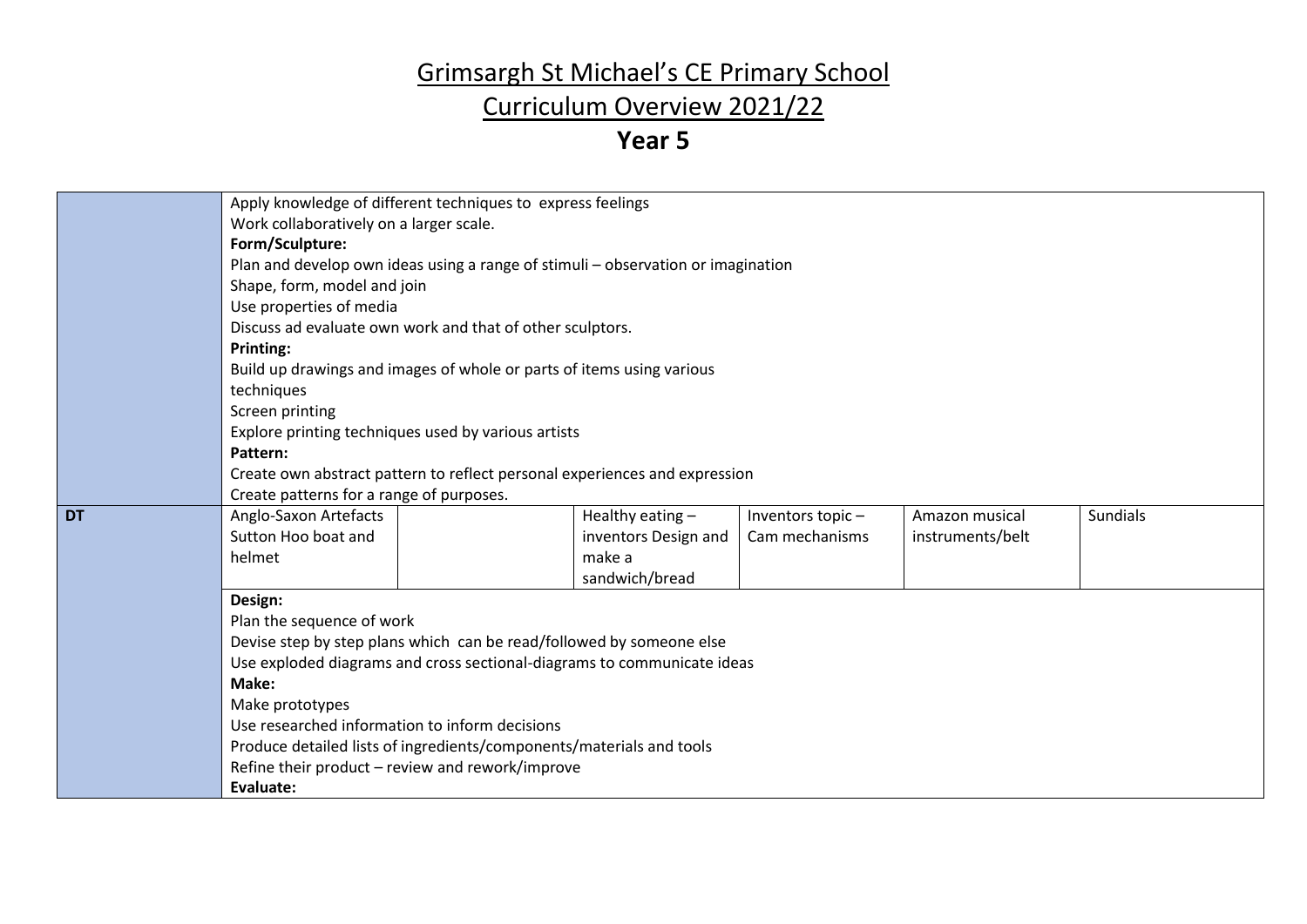### Curriculum Overview 2021/22

|                  |                                                                                                                   | Identify the strengths and weaknesses of their design ideas                             |                       |                      |                       |                        |
|------------------|-------------------------------------------------------------------------------------------------------------------|-----------------------------------------------------------------------------------------|-----------------------|----------------------|-----------------------|------------------------|
|                  | Report using correct technical vocabulary                                                                         |                                                                                         |                       |                      |                       |                        |
|                  | Discuss how well the finished product meets the design criteria having tested on/discussed outcomes with the user |                                                                                         |                       |                      |                       |                        |
|                  | Understand how key people have influenced design in a variety of contexts                                         |                                                                                         |                       |                      |                       |                        |
|                  | <b>Technical skills:</b>                                                                                          |                                                                                         |                       |                      |                       |                        |
|                  |                                                                                                                   |                                                                                         |                       |                      |                       |                        |
|                  | Cut strip wood, dowel, square section wood accurately to 1cm                                                      |                                                                                         |                       |                      |                       |                        |
|                  | Stiffen and reinforce complex structures                                                                          |                                                                                         |                       |                      |                       |                        |
|                  | Build frameworks to support mechanisms                                                                            |                                                                                         |                       |                      |                       |                        |
|                  |                                                                                                                   | Use electrical systems, such as motors and switches                                     |                       |                      |                       |                        |
|                  | Program, monitor and control using IT                                                                             |                                                                                         |                       |                      |                       |                        |
|                  | <b>Cooking and nutrition:</b>                                                                                     |                                                                                         |                       |                      |                       |                        |
|                  |                                                                                                                   | Understand and apply the principles of a healthy and varied diet.                       |                       |                      |                       |                        |
|                  |                                                                                                                   | Choose ingredients to support healthy eating choices when designing their food products |                       |                      |                       |                        |
|                  |                                                                                                                   | Prepare and cook a variety of mostly savoury dishes using a range of cooking techniques |                       |                      |                       |                        |
| <b>Computing</b> | <b>Unit 5.1</b>                                                                                                   | <b>Unit 5.2</b>                                                                         | <b>Unit 5.3</b>       | <b>Unit 5.4</b>      | <b>Unit 5.6</b>       | <b>Unit 5.7</b>        |
| (Purple Mash and | Coding                                                                                                            | On-line safety                                                                          | <b>Spreadsheets</b>   | <b>Databases</b>     | 3D modelling          | <b>Concept maps</b>    |
| Scratch)         | To review coding                                                                                                  | To gain a greater                                                                       | To use formulae       | To learn how to      | To be introduced to   | To understand the need |
|                  | vocabulary.                                                                                                       | understanding of the                                                                    | within a spreadsheet  | search for           | 2Design and Make.     | for visual             |
|                  | To use a sketch or                                                                                                | impact that sharing                                                                     | to convert            | information in a     | To explore the effect | representation when    |
|                  | storyboard to                                                                                                     | digital content can                                                                     | measurements of       | database.            | of moving points when | generating and         |
|                  | represent a program                                                                                               | have.                                                                                   | length and distance.  | To contribute to a   | designing.            | discussing complex     |
|                  | design and algorithm.                                                                                             | To review sources of                                                                    | To use the count tool | class database.      | To understand         | ideas.                 |
|                  | To use the design to                                                                                              | support when using                                                                      | to answer             | To create a database | designing for a       | To understand and use  |
|                  | create a program.                                                                                                 | technology.                                                                             | hypotheses about      | around a chosen      | purpose.              | the correct vocabulary |
|                  | To design and write a                                                                                             | To review children's                                                                    | common letters in     | topic.               | To understand         | when creating a        |
|                  | program that                                                                                                      | responsibility to one                                                                   | use.                  |                      | printing and making.  | concept map.           |
|                  | simulates a physical                                                                                              | another in their online                                                                 | To use a spreadsheet  | Purple Mash (on-     |                       | To create a concept    |
|                  | system.                                                                                                           | behaviour.                                                                              | to model a real-life  | line safety)         |                       | map.                   |
|                  |                                                                                                                   |                                                                                         | problem               |                      |                       |                        |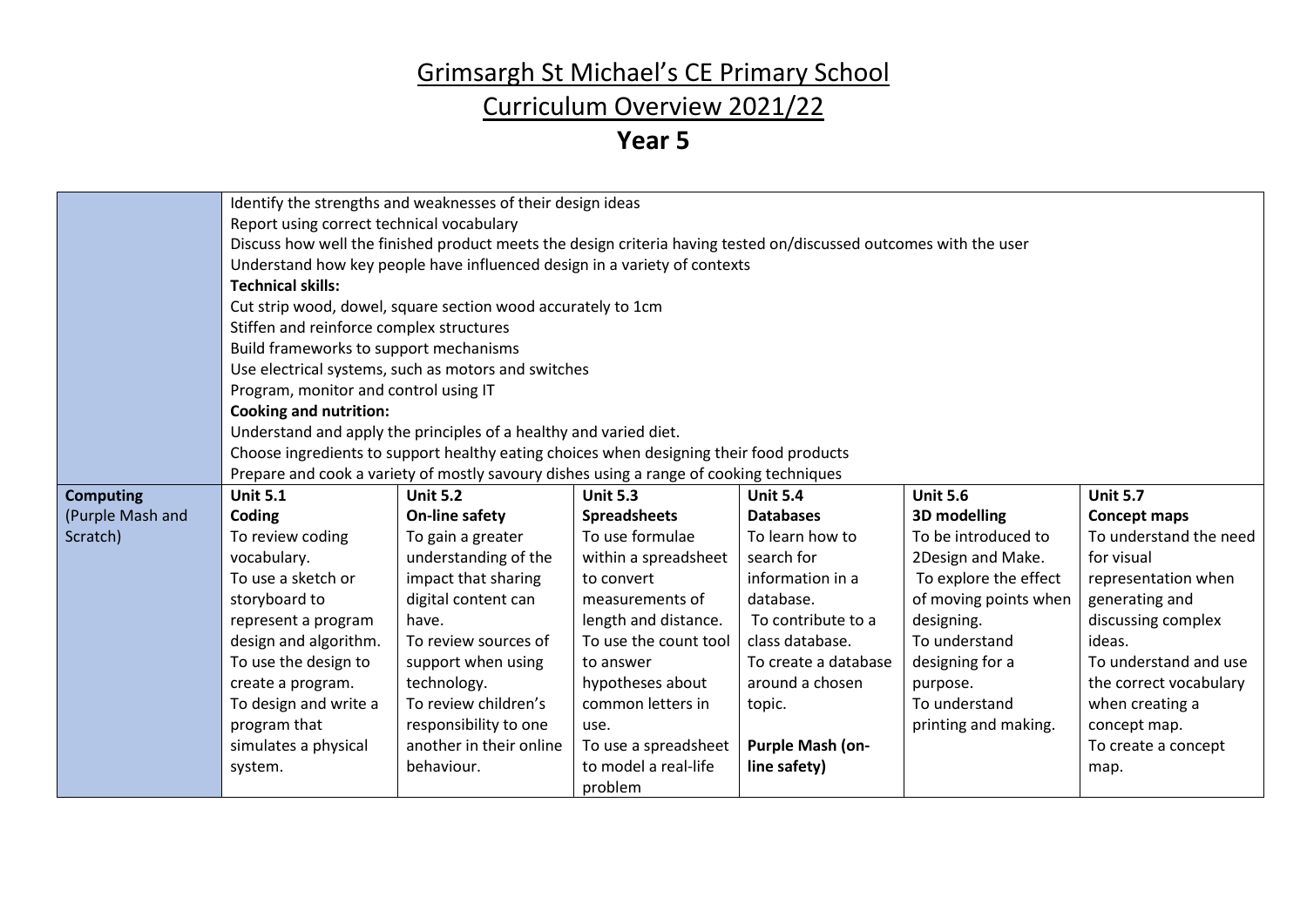### Curriculum Overview 2021/22

| To review the use of    | To know how to         | To use formulae to    | <b>Purple Mash or</b>      | To understand how a            |
|-------------------------|------------------------|-----------------------|----------------------------|--------------------------------|
| number variables in     | maintain secure        | calculate area and    | <b>Education City (on-</b> | concept map can be             |
| 2Code.                  | passwords.             | perimeter of shapes.  | line safety)               | used to retell stories         |
| To explore text         | To understand the      | To learn to create    |                            | and information.               |
| variables.              | advantages,            | formulae that use     |                            | To create a                    |
| To create a playable,   | disadvantages,         | text variables.       |                            | collaborative concept          |
| competitive game.       | permissions and        | Calculate how many    |                            | map and present this to        |
| To combine the use of   | purposes of altering   | days in x amount of   |                            | an audience.                   |
| variables, If/else      | an image digitally and | vears.                |                            |                                |
| statements and          | the reasons for this.  | To use a spreadsheet  |                            | <b>Purple Mash or</b>          |
| Repeats to achieve the  | To be aware of         | to help plan a school |                            | <b>Education City (on-line</b> |
| desired effect in code. | appropriate and        | cake sale.            |                            | safety)                        |
| To read code so that it | inappropriate text,    |                       |                            |                                |
| can be adapted,         | photographs and        | Purple Mash (on-      |                            |                                |
| personalised and        | videos and the impact  | line safety)          |                            |                                |
| improved.               | of sharing these       |                       |                            |                                |
| To explore the launch   | online.                | Use Scratch to model  |                            |                                |
| command and use         | To learn about how to  | a scene from 'Portal' |                            |                                |
| buttons within a        | reference sources in   | and planetary         |                            |                                |
| program that launch     | their work             | movement              |                            |                                |
| other programs or       | To search the Internet |                       |                            |                                |
| open websites.          | with a consideration   |                       |                            |                                |
| To create a program     | for the reliability of |                       |                            |                                |
| to inform others.       | the results of sources |                       |                            |                                |
|                         | to check validity and  |                       |                            |                                |
| Use Scratch to model    | understand the impact  |                       |                            |                                |
| a scene from 'Outlaw'   | of incorrect           |                       |                            |                                |
| and 'Oliver Twist'      | information.           |                       |                            |                                |
|                         |                        |                       |                            |                                |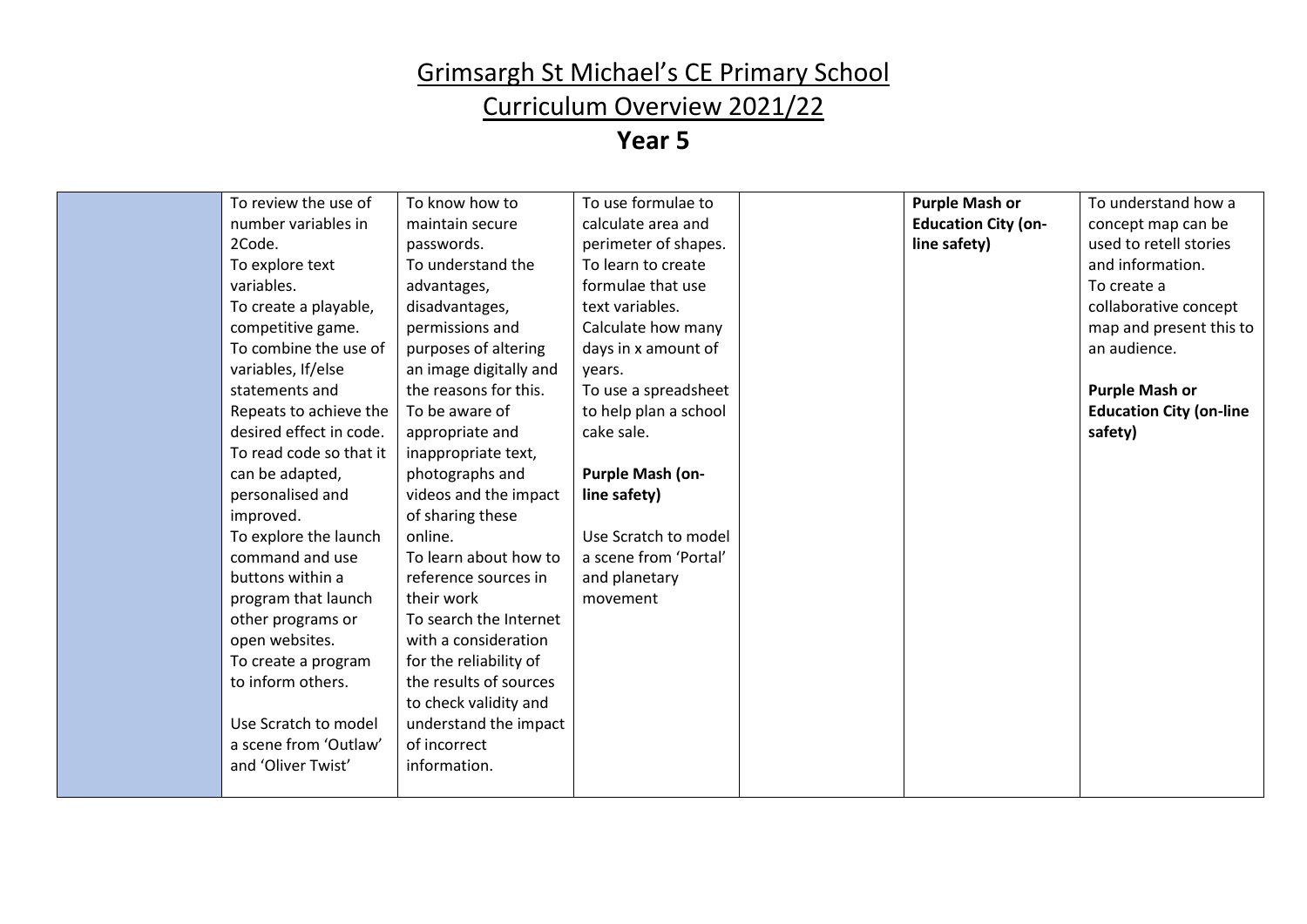### Curriculum Overview 2021/22

|              | <b>Unit 5.2</b><br>On-line safety<br>(see autumn 2)                                                                                                                                 | <b>Ensuring reliability</b><br>through using<br>different methods of<br>communication<br>2simple: 2graph - plot<br>graphs linked to<br>science investigations                                                                             |                                                                                              |                        |                                                                                                                                                                                                                                                                                                                                                                                          |                                                                        |
|--------------|-------------------------------------------------------------------------------------------------------------------------------------------------------------------------------------|-------------------------------------------------------------------------------------------------------------------------------------------------------------------------------------------------------------------------------------------|----------------------------------------------------------------------------------------------|------------------------|------------------------------------------------------------------------------------------------------------------------------------------------------------------------------------------------------------------------------------------------------------------------------------------------------------------------------------------------------------------------------------------|------------------------------------------------------------------------|
| <b>Music</b> | 'Let's Go Sing'<br><b>Blackburn Music Service</b><br>Use full voice range within a song<br>Manage breathing efficiently when singing<br>Sing with an awareness of changing tempo    | Sing syncopated rhythms accurately over the beat<br>Improve sound quality through the formation of good vowel sounds<br>Identify the off beats and accent these as I sing<br>Communicate lyrics effectively by singing with clear diction |                                                                                              |                        | The Liverpool Philharmonic Orchestra (SOW)<br>End of year production (Y5/6)<br>2021)                                                                                                                                                                                                                                                                                                     | (Scheme of Work available from 12 <sup>th</sup> , November,            |
| <b>PE</b>    | <b>Invasion Games (Tag</b><br>Rugby) and<br>Gymnastics<br>(progressions $1-6$ ) –<br>alternate weeks<br>Dance (HB)<br><b>Developing skills</b><br>themselves in the style of dance. | Net/Wall Games<br><b>Invasion Games (Tag</b><br>Rugby) and<br>Gymnastics<br>(progressions $1-6$ ) –<br>alternate weeks<br>without equipment, sending and receiving skills with consistency, accuracy, confidence and control.             | <b>Invasion Games</b><br>(hockey)<br>Dance (LH) or<br>Gymnastics<br>(progressions $7 - 12$ ) | Tri Golf<br>Gymnastics | OAA (Trio<br>orienteering)<br><b>Striking and Fielding</b><br>(rounders/cricket)<br>Continue to develop sport specific skills applying them with coordination and control. Perform a number of skills, for example, travelling with and<br>Perform different styles of dance clearly and fluently, adapt and refine the way they use weight, space and rhythm in their dances to express | <b>Athletics</b><br><b>Striking and Fielding</b><br>(rounders/cricket) |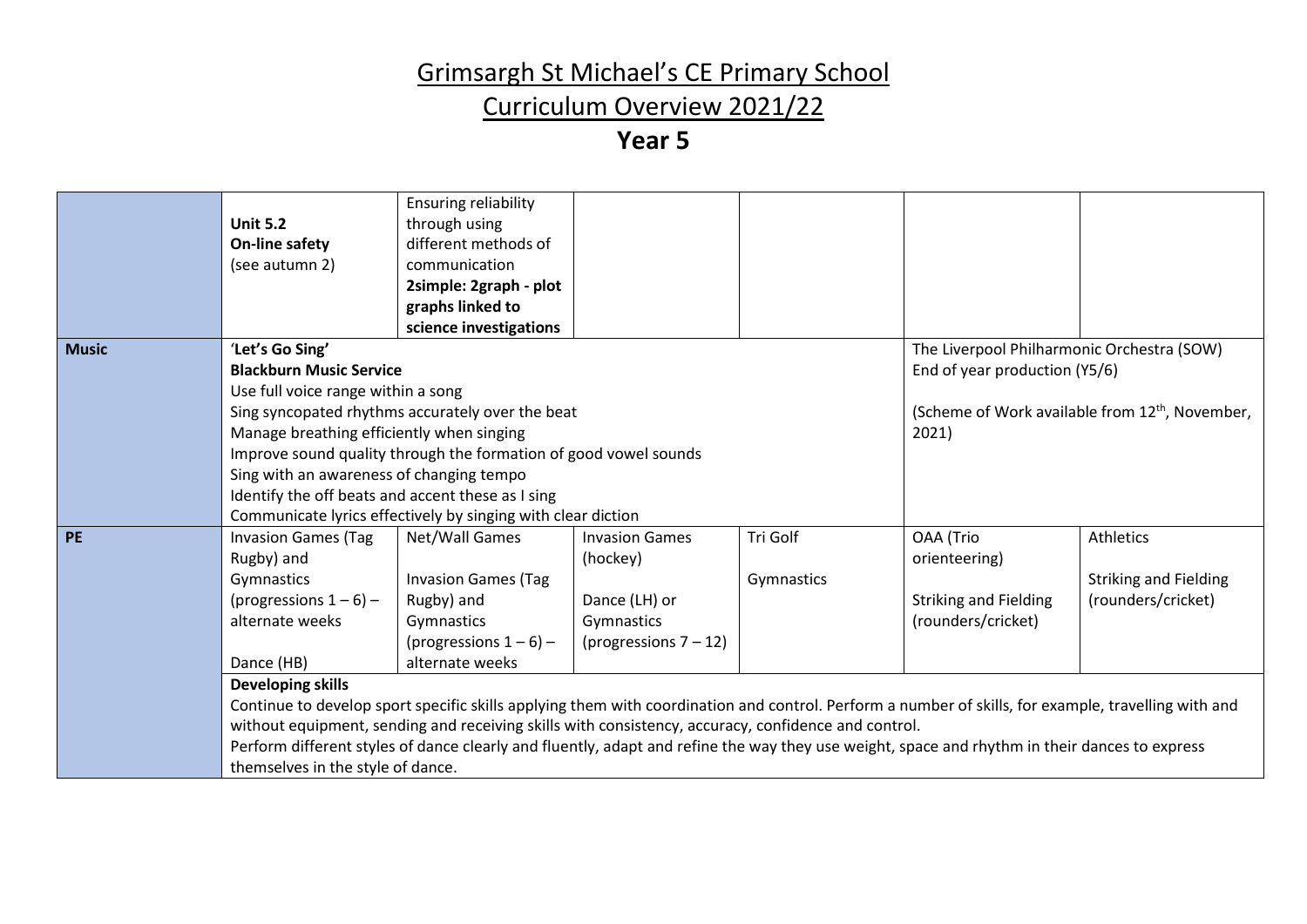### Curriculum Overview 2021/22

|             | Perform symmetrical and asymmetrical actions and counter balance and counter tension with a partner. Follow a simple course using eight points |                                                                                                                                                       |                     |                        |                             |  |
|-------------|------------------------------------------------------------------------------------------------------------------------------------------------|-------------------------------------------------------------------------------------------------------------------------------------------------------|---------------------|------------------------|-----------------------------|--|
|             | of the compass and mark on a map the position of a ground.                                                                                     |                                                                                                                                                       |                     |                        |                             |  |
|             | Work cooperatively with a partner and small group.                                                                                             |                                                                                                                                                       |                     |                        |                             |  |
|             | <b>Examples of skills</b>                                                                                                                      |                                                                                                                                                       |                     |                        |                             |  |
|             |                                                                                                                                                | Chest bounce, shoulder pass, catching, push pass, kicking, shooting. Bowl underarm / overarm. Strike a ball (rounders / cricket). Catch a small ball. |                     |                        |                             |  |
|             | Counter balance with a partner.                                                                                                                |                                                                                                                                                       |                     |                        |                             |  |
|             | Application of skills: (attacking and defending strategies)                                                                                    |                                                                                                                                                       |                     |                        |                             |  |
|             |                                                                                                                                                | Collaborate as a team and develop defending skills through modified versions of 5V3 or 5V4 invasion games.                                            |                     |                        |                             |  |
|             |                                                                                                                                                | Apply a range of skills and tactics in a range of other games such as net / wall or striking / fielding type activities.                              |                     |                        |                             |  |
|             |                                                                                                                                                | Application of skills: (linking actions and sequences of movement)                                                                                    |                     |                        |                             |  |
|             |                                                                                                                                                | Create and perform longer sequences of actions with a partner in a range of activities such as gymnastic activities.                                  |                     |                        |                             |  |
|             |                                                                                                                                                | Compose motifs and plan dances creatively and collaboratively in groups.                                                                              |                     |                        |                             |  |
|             | <b>Evaluating success</b>                                                                                                                      |                                                                                                                                                       |                     |                        |                             |  |
|             |                                                                                                                                                | Recognise their own and others strengths and explain why a performance is good using appropriate terminology when evaluating both their own           |                     |                        |                             |  |
|             | and others performances.                                                                                                                       |                                                                                                                                                       |                     |                        |                             |  |
| <b>PSHE</b> |                                                                                                                                                | <b>Valuing difference</b>                                                                                                                             | <b>Rights and</b>   | Being my best          | <b>Growing and changing</b> |  |
| (Coram)     | Me and my                                                                                                                                      | Understand and explain the difference                                                                                                                 | responsibilities    | Explain the            | Know the correct words      |  |
|             | relationships Explain                                                                                                                          | between sex, gender identity, gender                                                                                                                  | Define the          | importance of food,    | for the internal and        |  |
|             | what collaboration                                                                                                                             | expression and sexual orientation.                                                                                                                    | differences between | water and oxygen,      | external sexual organs;     |  |
|             | means; Give examples                                                                                                                           | Develop an understanding of discrimination                                                                                                            | responsibilities,   | sleep and exercise for | Discuss some of the         |  |
|             | of how they have                                                                                                                               | and its injustice, and describe this using                                                                                                            | rights and duties;  | the human body and     | myths associated with       |  |
|             | worked                                                                                                                                         | examples;                                                                                                                                             | Discuss what can    | its health.            | puberty.                    |  |
|             | collaboratively;                                                                                                                               | Empathise with people who have been, and                                                                                                              | make them difficult | Know the basic         | Identify some products      |  |
|             | Describe the                                                                                                                                   | currently are, subjected to injustice, including                                                                                                      | to follow;          | functions of the four  | that they may need          |  |
|             | attributes needed to                                                                                                                           | through racism;                                                                                                                                       | Identify the impact | systems covered and    | during puberty and          |  |
|             | work collaboratively.                                                                                                                          | Consider how discriminatory behaviour can be                                                                                                          | on individuals and  | know they are inter-   | why;                        |  |
|             | Explain what is meant                                                                                                                          | challenged.                                                                                                                                           | the wider           | related.               | Know what                   |  |
|             | by the terms                                                                                                                                   | Rehearse active listening skills:                                                                                                                     | community if        |                        | menstruation is and         |  |
|             | negotiation and                                                                                                                                |                                                                                                                                                       |                     |                        | why it happens.             |  |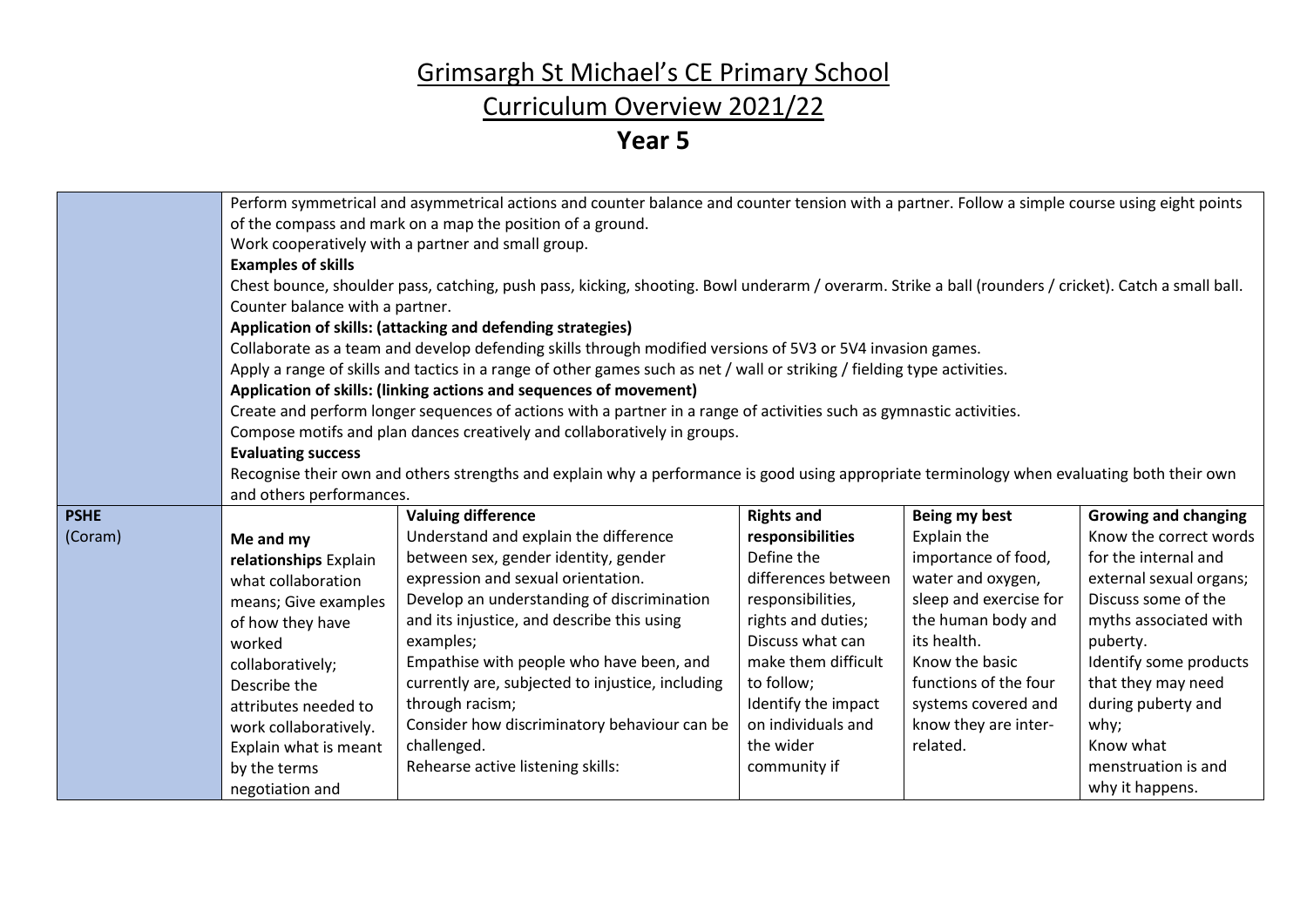### Curriculum Overview 2021/22

| compromise;             | Demonstrate respectfulness in responding to      | responsibilities are   | Explain the function of  | Use a range of words       |
|-------------------------|--------------------------------------------------|------------------------|--------------------------|----------------------------|
| Describe strategies for | others;                                          | not carried out.       | at least one internal    | and phrases to describe    |
| resolving difficult     | Respond appropriately to others.                 | Understand the         | organ.                   | the intensity of           |
| issues or situations.   | <b>Keeping myself safe</b>                       | difference between a   | Understand the           | different feelings         |
| Demonstrate how to      | Explain the difference between a safe and an     | fact and an opinion;   | importance of food,      | Distinguish between        |
| respond to a wide       | unsafe secret:                                   | Understand what        | water and oxygen,        | good and not so good       |
| range of feelings in    | Identify situations where someone might need     | biased reporting is    | sleep and exercise for   | feelings, using            |
| others;                 | to break a confidence in order to keep           | and the need to        | the human body and       | appropriate vocabulary     |
| Identify and describe   | someone safe.                                    | think critically about | its health.              | to describe these;         |
| the different groups    | Identify people who can be trusted;              | things we read.        | Identify their own       | Explain strategies they    |
| that make up their      | Understand what kinds of touch are               | Explain what we        | strengths and talents;   | can use to build           |
| school/wider            | acceptable or unacceptable;                      | mean by the terms      | Identify areas that      | resilience.                |
| community/other         | Describe strategies for dealing with situations  | voluntary,             | need improvement         | Recognise how our          |
| parts of the UK;        | in which they would feel uncomfortable,          | community and          | and describe             | body feels when we're      |
| Describe the benefits   | particularly in relation to inappropriate touch. | pressure (action)      | strategies for           | relaxed;                   |
| of living in a diverse  | Understand the actual norms around               | group;                 | achieving those          | List some of the ways      |
| Explain the<br>society; | smoking and the reasons for common               | Give examples of       | improvements.            | our body feels when it     |
| importance of mutual    | misperceptions of these.                         | voluntary groups,      | Identify people who      | is nervous or sad;         |
| respect for different   | Identify risk factors in a given situation       | the kind of work       | are responsible for      | Describe and/or            |
| faiths and beliefs and  | (involving smoking) and consider outcomes of     | they do and its        | helping them stay        | demonstrate how to be      |
| how we demonstrate      | risk taking in this situation, including         | value.                 | healthy and safe;        | resilient in order to find |
| this.                   | emotional risks.                                 | Explain some of the    | Identify ways that they  | someone who will           |
| State what is meant by  | Know two harmful effects each of                 | areas that local       | can help these people.   | listen to you.             |
| community; Explain      | smoking/drinking alcohol.                        | councils have          |                          | Identify the               |
| what being part of a    | Understand some of the complexities of           | responsibility for;    | Describe 'star'          | consequences of            |
| school community        | categorising drugs;                              | Understand that        | qualities of celebrities | positive and negative      |
| means to them;          | Know that all medicines are drugs but not all    | local councillors are  | as portrayed by the      | behaviour on               |
| Suggest ways of         | drugs are medicines;                             | elected to represent   | media;                   | themselves and others;     |
| improving the school    |                                                  |                        |                          |                            |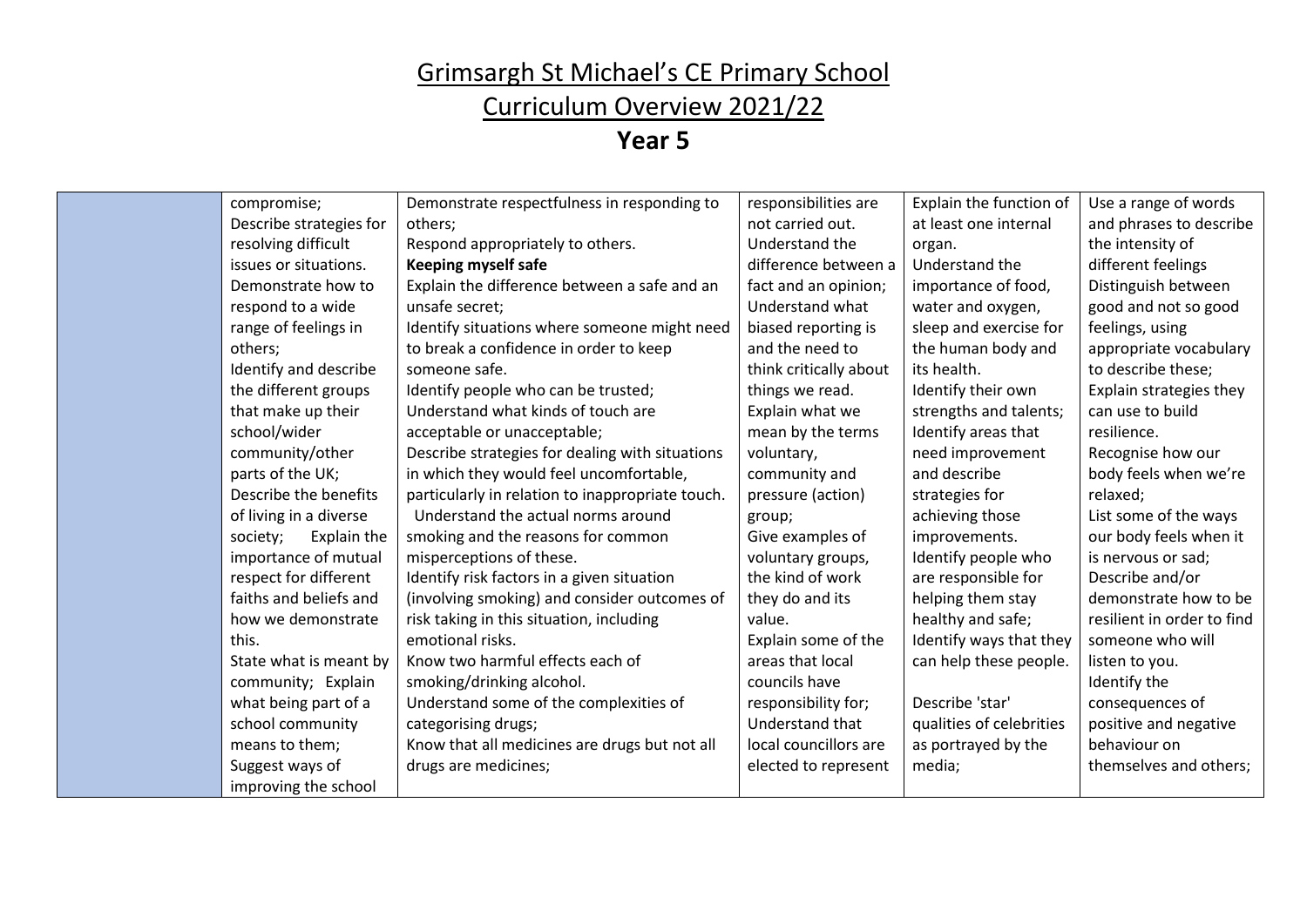### Curriculum Overview 2021/22

| community.               | Understand ways in which medicines can be       | their local           | Recognise that the     | Give examples of how    |
|--------------------------|-------------------------------------------------|-----------------------|------------------------|-------------------------|
| Give examples of         | helpful or harmful and used safely or unsafely. | community.            | way people are         | individual/group        |
| some key qualities of    | Understand that the information we see          | State the costs       | portrayed in the       | actions can impact on   |
| friendship;              | online, either text or images, is not always    | involved in           | media isn't always an  | others in a positive or |
| Reflect on their own     | true or accurate;                               | producing and selling | accurate reflection of | negative way.           |
| friendship qualities.    | Recognise that some people post things online   | an item;              | them in real life;     |                         |
| Identify what things     | about themselves that aren't true, sometimes    | Suggest questions a   | Describe 'star'        |                         |
| make a relationship      | this is so that people will like them.          | consumer should ask   | qualities that         |                         |
| unhealthy; Identify      | Consider what information is safe/unsafe to     | before buying a       | 'ordinary' people      |                         |
| who they could talk to   | share offline and online, and reflect on the    | product.              | have.                  |                         |
| if they needed help.     | consequences of not keeping personal            | Define the terms      | Explore issues         |                         |
| Describe ways of         | information private;                            | loan, credit, debt    | currently in the media |                         |
| making a friendship      | Recognise that people aren't always who they    | and interest;         | concerning health and  |                         |
| last;                    | appear to be online and explain risks of being  | Suggest advice for a  | wellbeing;             |                         |
| Explain why              | friends online with a person they have not      | range of situations   | Express their opinions |                         |
| friendships sometimes    | met face-to-face;                               | involving personal    | on an issue concerning |                         |
| end.                     | Know how to protect personal information        | finance.              | health and wellbeing;  |                         |
| Identify the             | online;                                         |                       | Make                   |                         |
| consequences of          | Recognise disrespectful behaviour online and    |                       | recommendations on     |                         |
| positive and negative    | know how to respond to it.                      |                       | an issue concerning    |                         |
| behaviour on             | Recognise that there are positive and negative  |                       | health and wellbeing.  |                         |
| themselves and           | risks;                                          |                       |                        |                         |
| others;                  | Explain how to weigh up risk factors when       |                       |                        |                         |
| Give examples of how     | making a decision;                              |                       |                        |                         |
| individual/group         | Describe some of the possible outcomes of       |                       |                        |                         |
| actions can impact on    | taking a risk.                                  |                       |                        |                         |
| others in a positive or  | Recognise which situations are risky;           |                       |                        |                         |
| negative way.            | Explore and share their views about decision    |                       |                        |                         |
| Identify characteristics | making when faced with a risky situation;       |                       |                        |                         |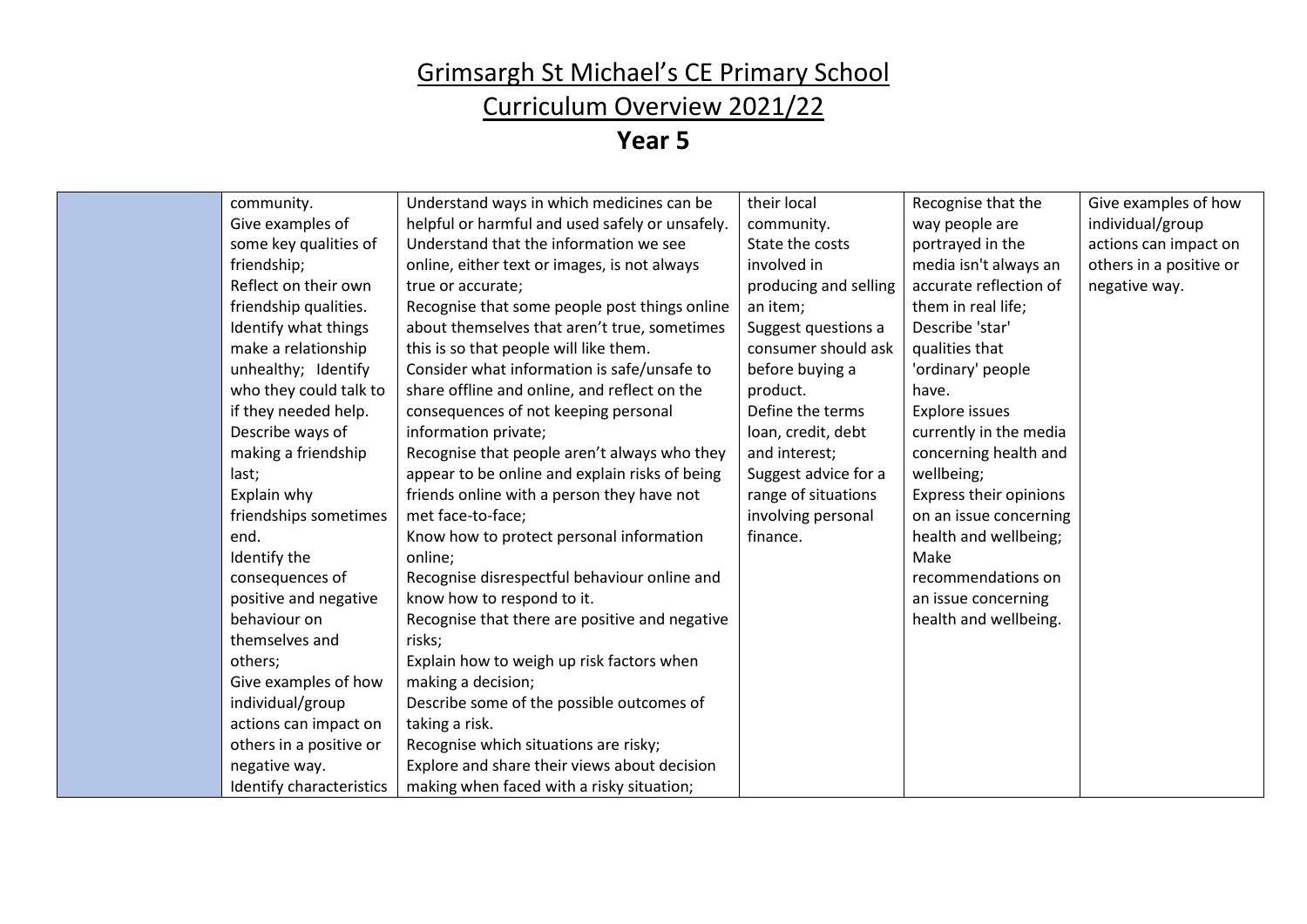### Curriculum Overview 2021/22

|                                  | of passive, aggressive    | Suggest what someone should do when faced |                     |                     |                   |                      |
|----------------------------------|---------------------------|-------------------------------------------|---------------------|---------------------|-------------------|----------------------|
|                                  | and assertive             | with a risky situation.                   |                     |                     |                   |                      |
|                                  | behaviours;               |                                           |                     |                     |                   |                      |
|                                  | Understand and            |                                           |                     |                     |                   |                      |
|                                  | rehearse assertiveness    |                                           |                     |                     |                   |                      |
|                                  | skills. Demonstrate       |                                           |                     |                     |                   |                      |
|                                  | strategies to deal with   |                                           |                     |                     |                   |                      |
|                                  | both face-to-face and     |                                           |                     |                     |                   |                      |
|                                  | online bullying;          |                                           |                     |                     |                   |                      |
|                                  | Demonstrate               |                                           |                     |                     |                   |                      |
|                                  | strategies and skills for |                                           |                     |                     |                   |                      |
|                                  | supporting others who     |                                           |                     |                     |                   |                      |
|                                  | are bullied; Recognise    |                                           |                     |                     |                   |                      |
|                                  | and describe the          |                                           |                     |                     |                   |                      |
|                                  | difference between        |                                           |                     |                     |                   |                      |
|                                  | online and face-to-       |                                           |                     |                     |                   |                      |
|                                  | face bullying.            |                                           |                     |                     |                   |                      |
|                                  | Define what is meant      |                                           |                     |                     |                   |                      |
|                                  | by a dare.                |                                           |                     |                     |                   |                      |
|                                  |                           |                                           |                     |                     |                   |                      |
| <b>French</b>                    | My school, my subject     | Time in the city                          | Healthy eating -    | Clothes, colours,   | Out of this world | Going to the seaside |
| (French Language                 |                           |                                           | going to market     | fashions show       |                   |                      |
| Network; Digital Dialects;       | Talking all about us      | In the city                               |                     |                     |                   |                      |
| French Games website;            |                           |                                           | Happy New Year      | Carnival clowns and |                   |                      |
| Longridge High School<br>visits) | School subjects           | Christmas shopping +                      |                     | clothes             |                   |                      |
|                                  |                           | festive jumpers                           | Pantomime and verb  |                     |                   |                      |
|                                  |                           |                                           | 'to be'             |                     |                   |                      |
|                                  |                           |                                           |                     |                     |                   |                      |
|                                  |                           |                                           | Going to the market |                     |                   |                      |
|                                  |                           |                                           | Healthy recipe      |                     |                   |                      |